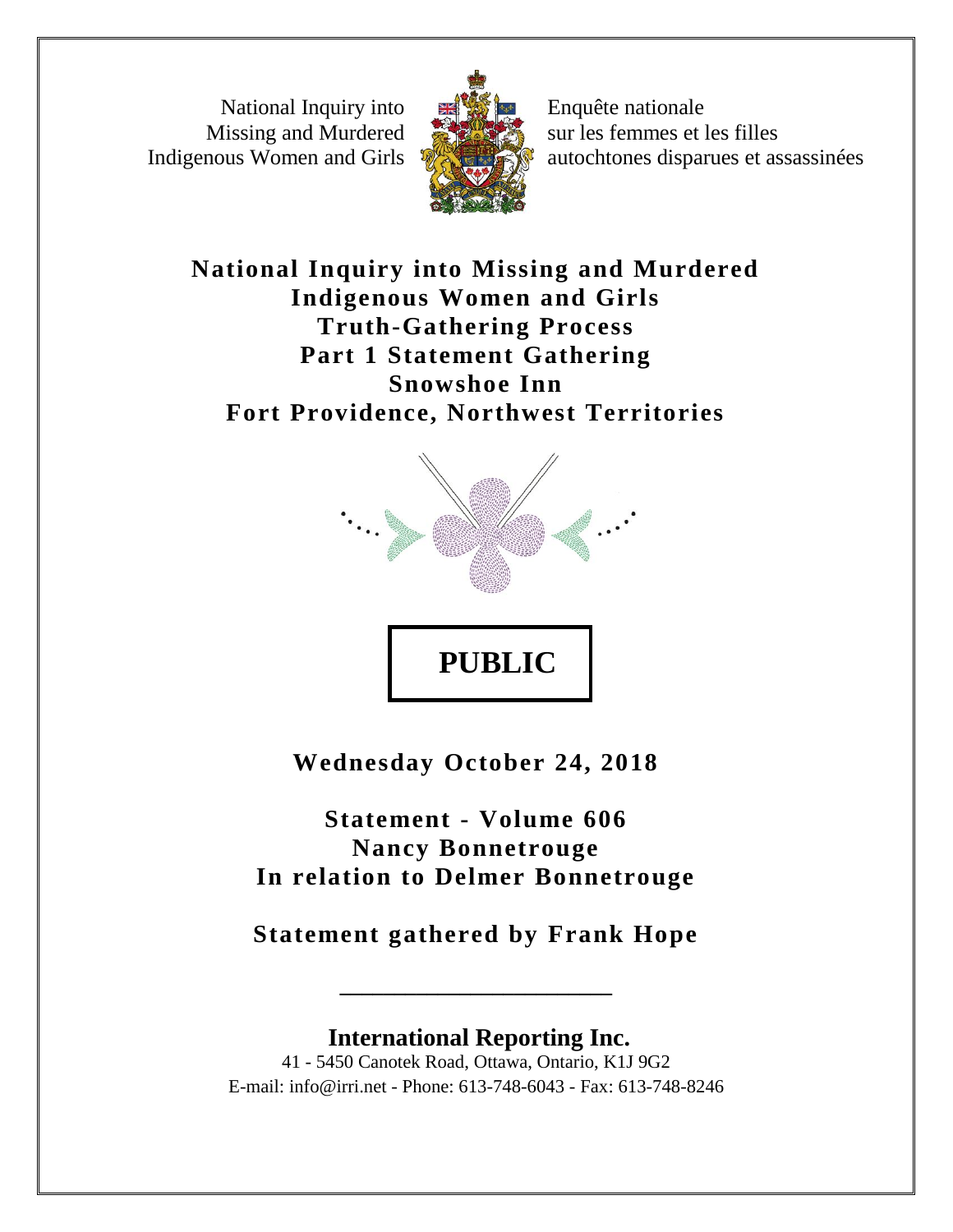## **II TABLE OF CONTENTS**

| Statement Volume 606<br>Witness: Nancy Bonnetrouge |             |
|----------------------------------------------------|-------------|
| October 24, 2018                                   | <b>PAGE</b> |
| . 1<br>Testimony of Nancy Bonnetrouge              |             |
| Reporter's Certification 30                        |             |
| Statement Gatherer: Frank Hope                     |             |

**Documents submitted with testimony: none.**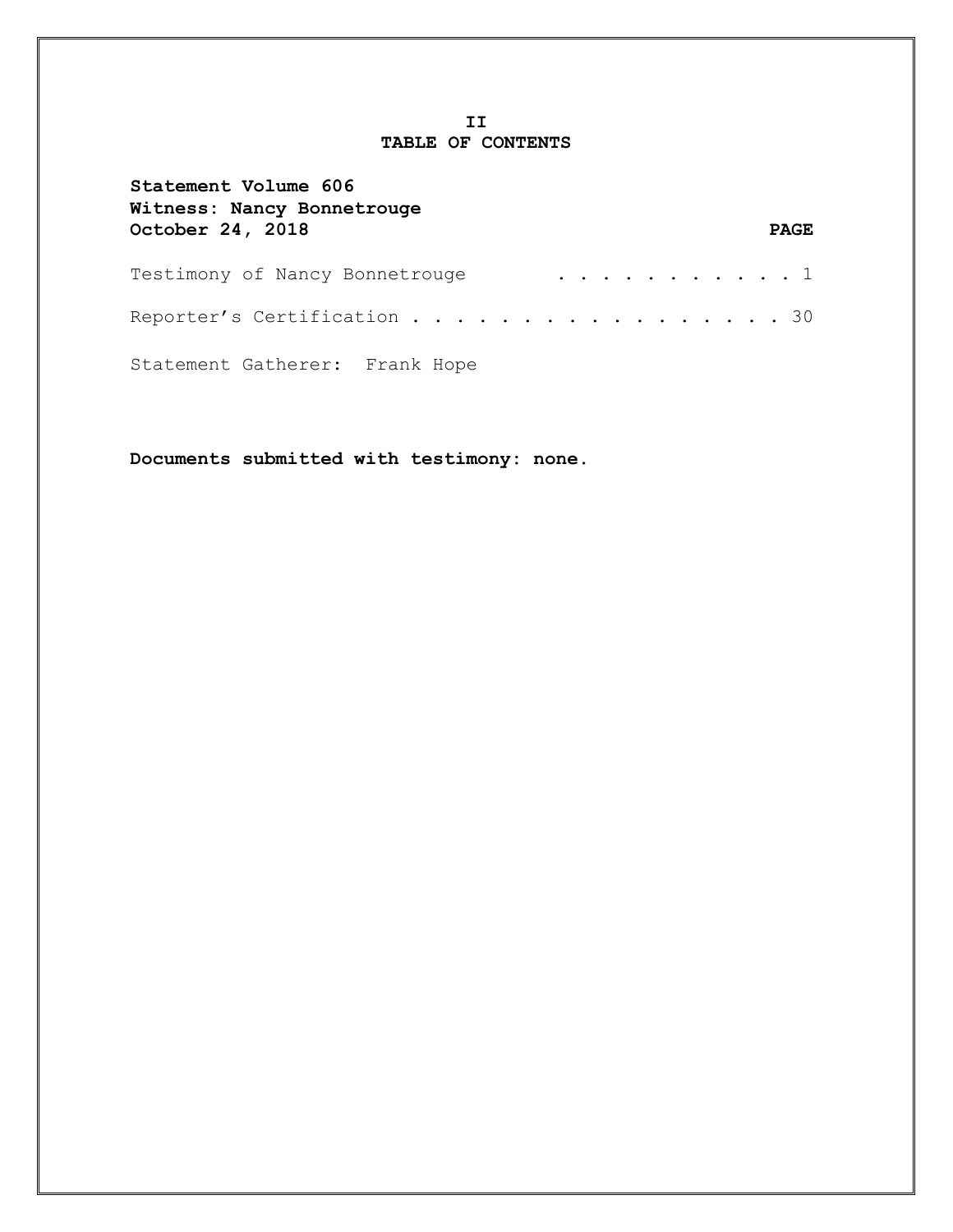Statement - Public **1** Nancy Bonnetrouge

 Fort Providence, Northwest Territories --- Upon commencing on Wednesday, October 24, 2018 at 12:24 p.m. **MR. FRANK HOPE:** My name is Frank Hope, statement gatherer. Today is October 24th, 2018. We're in the Snowshoe Inn in Fort Providence, Northwest Territories. The time is 12:24 p.m. And your name is? 7 MS. NANCY BONNETROUGE: Nancy Bonnetrouge. **MR. FRANK HOPE:** Thank you. Mahsi. Thank you for coming in, Nancy. 10 10 I just finished explaining the informed consent to Nancy. And you understood the consent form, and you can go ahead and fill out the form. **MS. NANCY BONNETROUGE:** Just one for now? **MR. FRANK HOPE:** You might as well do them both and then it's done. I have to sign on both -- sign off on both of them. Okay. Marsi. Okay. Thank you, Nancy, for coming in today. So we'll just start with -- you mentioned on your information that you're in today to talk about your son, Delmer. So what is it that you'd like the Commissioners to know about your son and his case? **MS. NANCY BONNETROUGE:** Like what little I know. This is only after the fact that my son went missing that he never disclosed to me that he had court dates and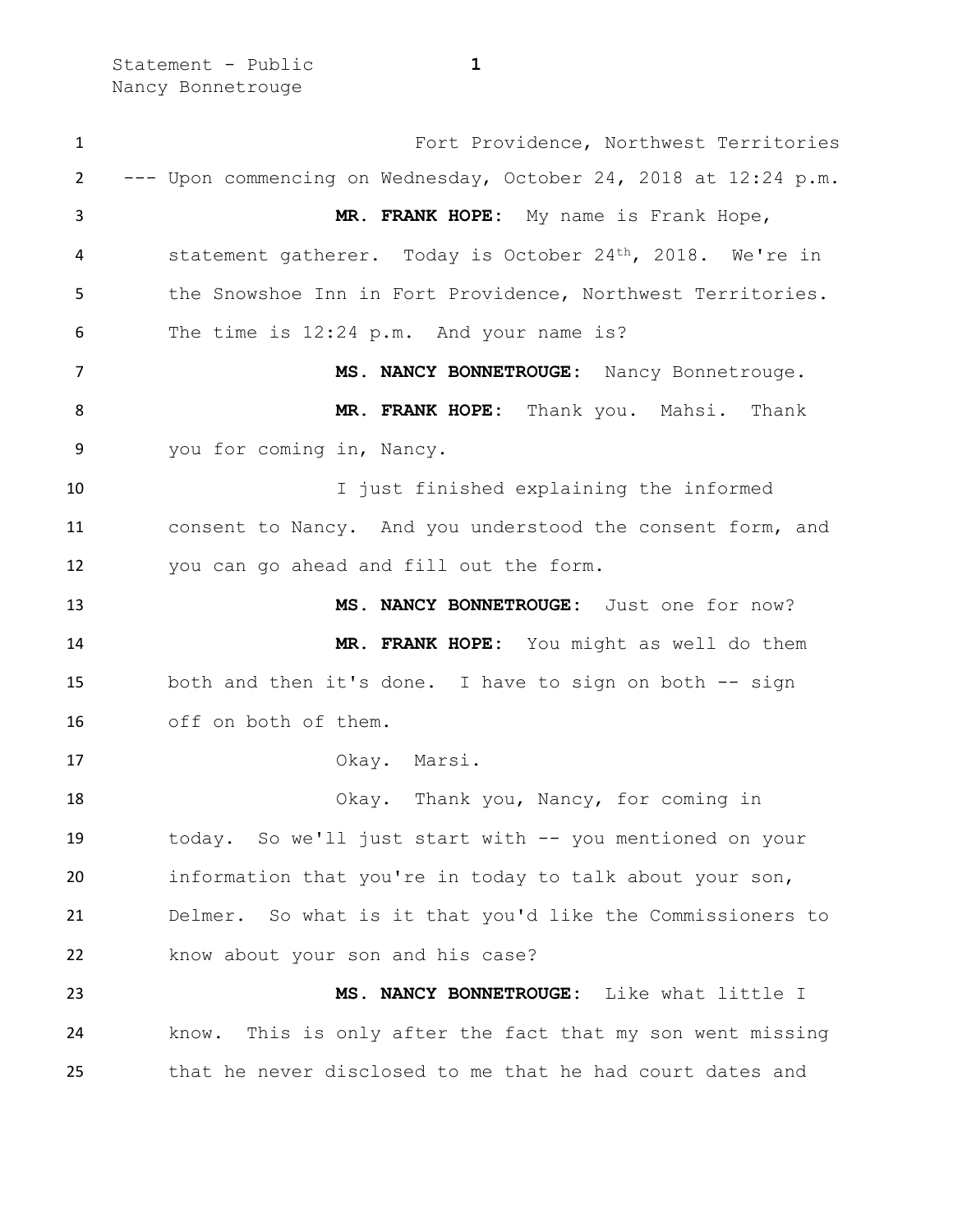Statement - Public **2** Nancy Bonnetrouge

 stuff like that. You know, like he never mentioned anything, or anything like that. And I think he was mostly trying to protect me from knowing any kind of information. And at that time he went missing, like I just came out of pneumonia. I was two days home when he 6 just abruptly walked out and never came back. You know, and until today, like we've been going through follow ups, 8 following every lead we could get, you know, informing the RCMP and stuff like that, but to date, we don't know anything. Some people are saying that somebody may know, but they're not telling us. Because we've informed all his friends, we personally went and seen them and told them have you seen or do you know of whereabouts Delmer might be, and to date, nothing.

16 And the police is still -- my husband is still informing the police once in a while about if his case is still open. So to date, as I'm speaking to you, I know it's still open because he knows that we have no closure, there's nothing to go by.

 And we're very fortunate to have Elders and Elders in my life that have been talking to me. And also, my mother, you know, like she always tells me that you have to have hope. You know, like there's -- you can't give up on hoping and on praying. So a lot of my friends from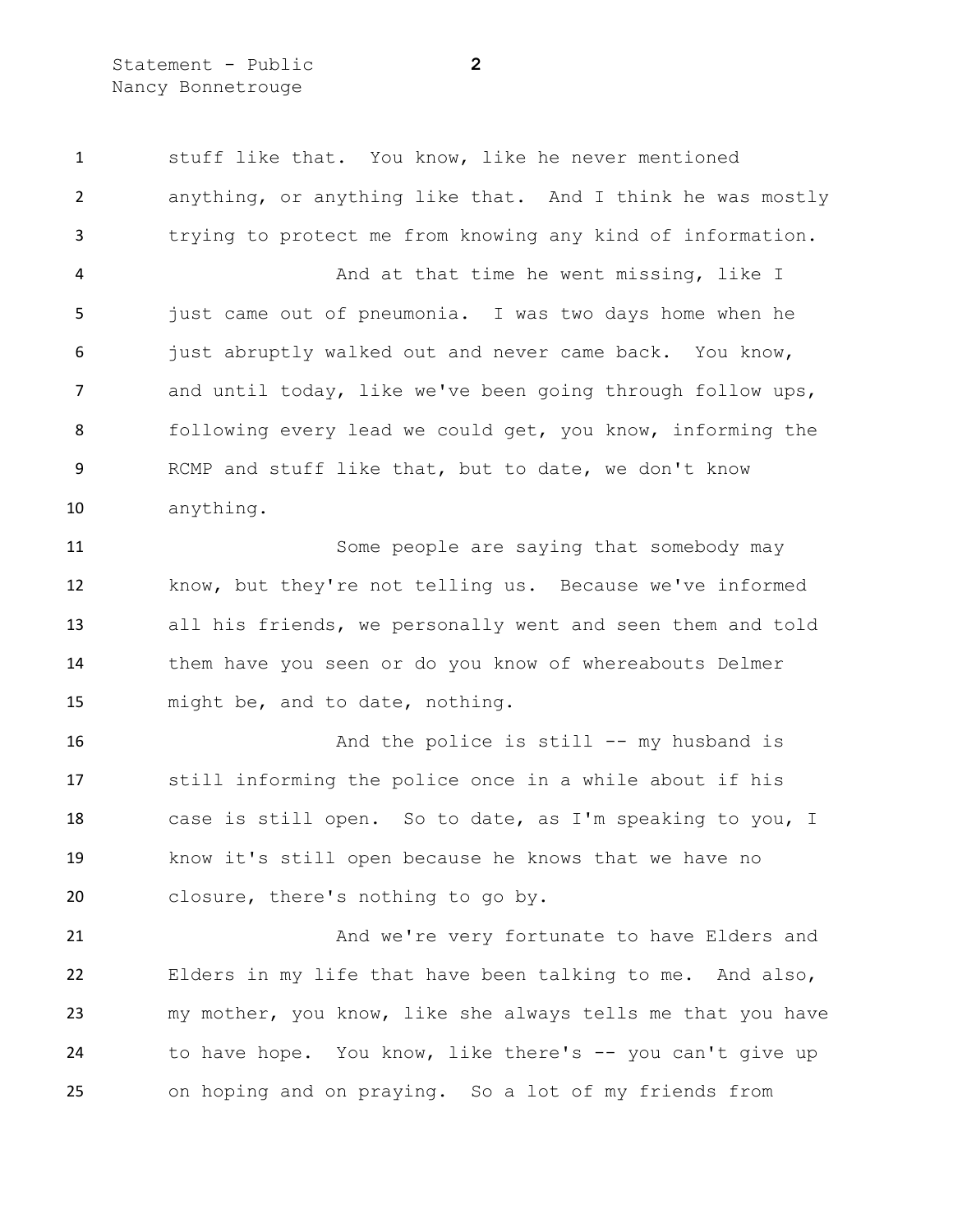different communities too also phone me to see where I'm at with -- even just come to here today.

3 Like this morning I got up, I felt a lot of fear playing me because like I'm wondering how come, like you know, I can't seem to cry. I think it's because I wasted it all, you know, like thinking. Just once in a while when I'm driving down some place or I'm listening to a song that he sings, like I will cry, you know, like I will just ball my eyes out. And thinking and talking to him, sometimes I sit there and look at -- you know, when I'm walking outside and I see the moon, I look at the moon and I wonder if he's seeing the moon the same I'm seeing. So those are the things I go through.

14 And for when I was coming here, I had a lot of fear playing in me, like I said before. My allergies started kicking in. I had to take my allergy pills. And I was thinking what am I scared of. It just brings me back 18 to, you know, you don't talk, but I know I have to voice my voice openly and not be ashamed of anything because I had nothing to do with him. So those are the things that I -- 21 that shame within me.

22 And as for the community that we're living in, you know, like even the people are still saying that we're hiding our son, you know. And that's really heartbreaking because for them to say something like that,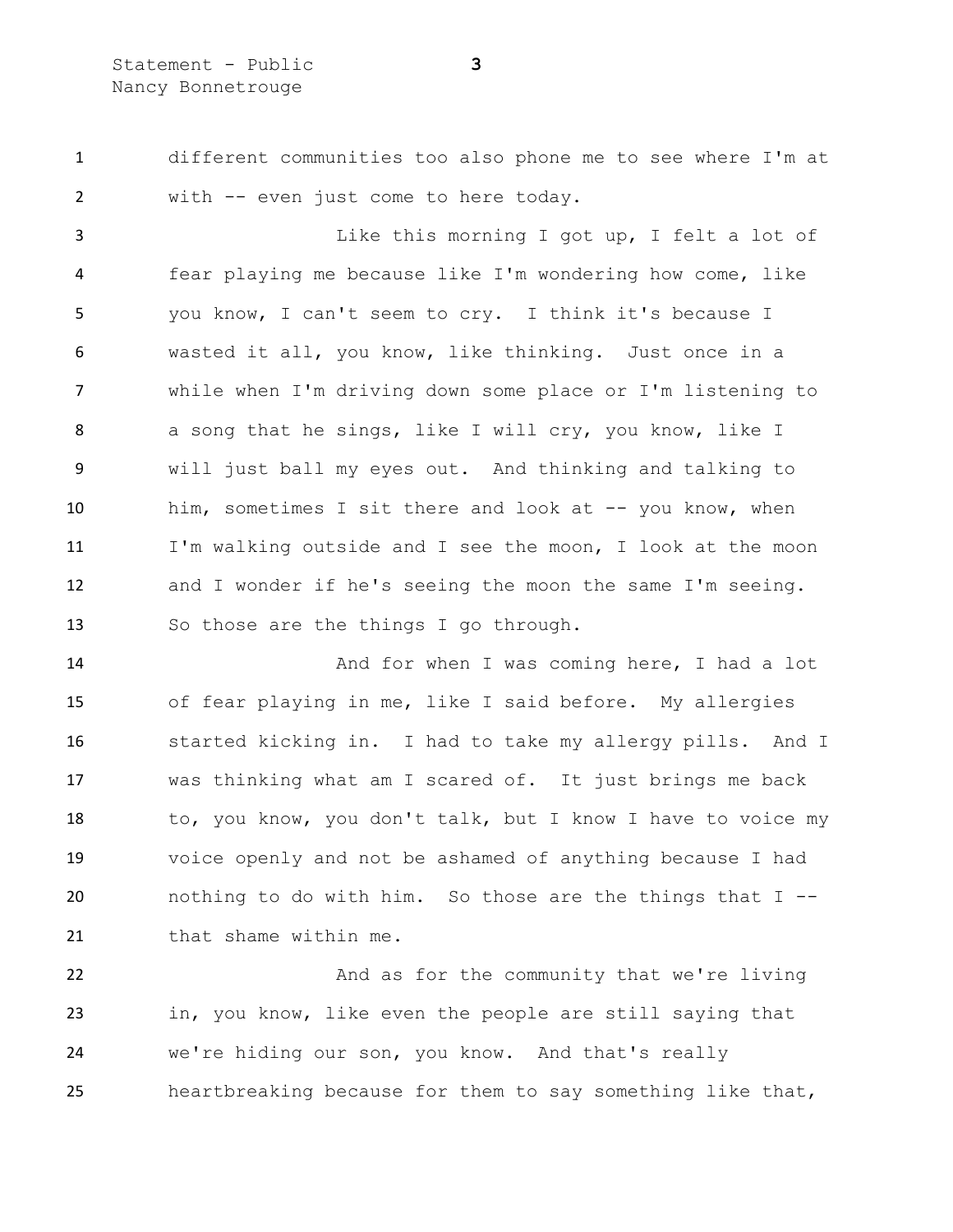Statement - Public **4** Nancy Bonnetrouge

1 it's really disheartening, you know, like who are our own people and we need them to stand by us, you know. Like it's -- the community support is just not there, you know, like for some, but some of them are really understanding. So sometimes me and my husband sit down and we talk a lot about, you know, like how we grew up our son. He knows that we've groomed him well, and if he's done something wrong maybe he was ashamed of, I wouldn't know. Because usually once in a while I would have 10 a sit down with him and he would -- as a grown man, to cry to his mother, he would do that to me. You know, he would tell me all his hurts and the relationship breakups, you know, like how the woman treated him. You know, like it was so unfortunate and unfair for the personality and the guy he was. And for me, it was really heartbreaking. Sometimes I would think, you know, like what if he took off from all that. And thinking that (indiscernible) would be okay. But in the long run, it's not okay because I'm still hurting. I don't have no closure, I don't have -- I'm always wondering, you know, like where he is, what he's doing, is he eating, you know. My son also had a skin problem, and I always wondered, you know, is he taking care of it. Because once in a while he would phone me and tell me that, you know, "Mom", this is like this, "how do I treat it". I taught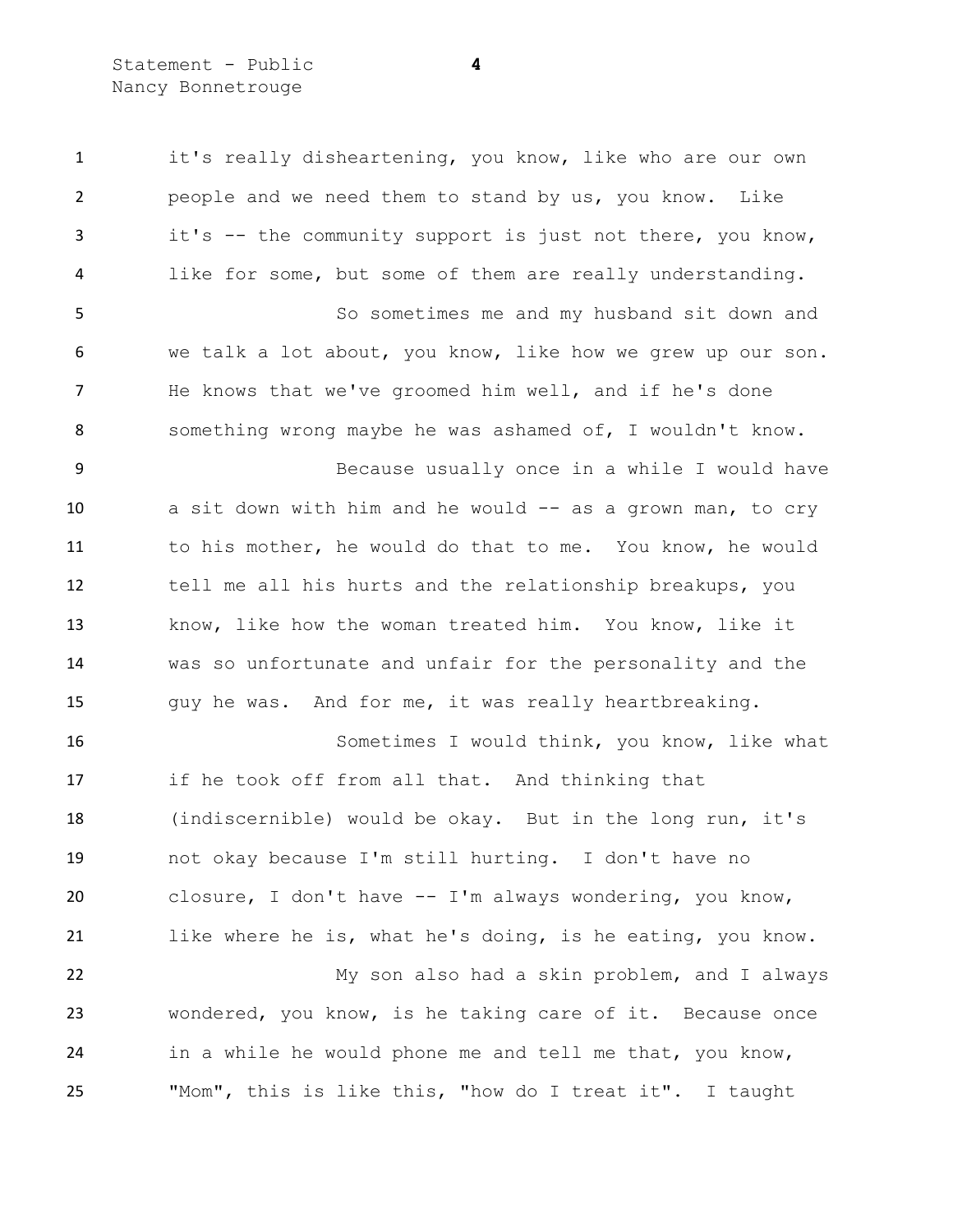Statement - Public **5** Nancy Bonnetrouge

 him so well that he knew how to take care of himself. Well, if he is out there, I'm really hoping he's taking care of himself. Because I think he was telling me that he was also borderline diabetic. So I don't know, there was too much going on for him.

 **MR. FRANK HOPE:** How old was he when he went missing?

 **MS. NANCY BONNETROUGE:** He was born in 1979. I have such a hard time with dates and birthdates.

 **MR. FRANK HOPE:** M'hm. So tell me a little 11 -- you mentioned how you and your husband raised Delmer. And so just -- for our Commissioners to kind of understand more of the family history and dynamic, just give us a little -- how it was when your children were growing up and the family dynamic when you guys were younger and they were younger and growing up in Fort Providence. How was Fort Providence in regards to that time, era?

 **MS. NANCY BONNETROUGE:** Well, we grew up -- I mean, I grew up -- my children, they -- at first -- my son was born in 1979. I had a daughter prior to that. We used to drink and we used to party but it never used to be at home, it always used to be outside the home. Because I grew up with family violence, violence in the home, like my mom and dad literally fought and -- fought like cats and dogs, running on the street chasing each other around. And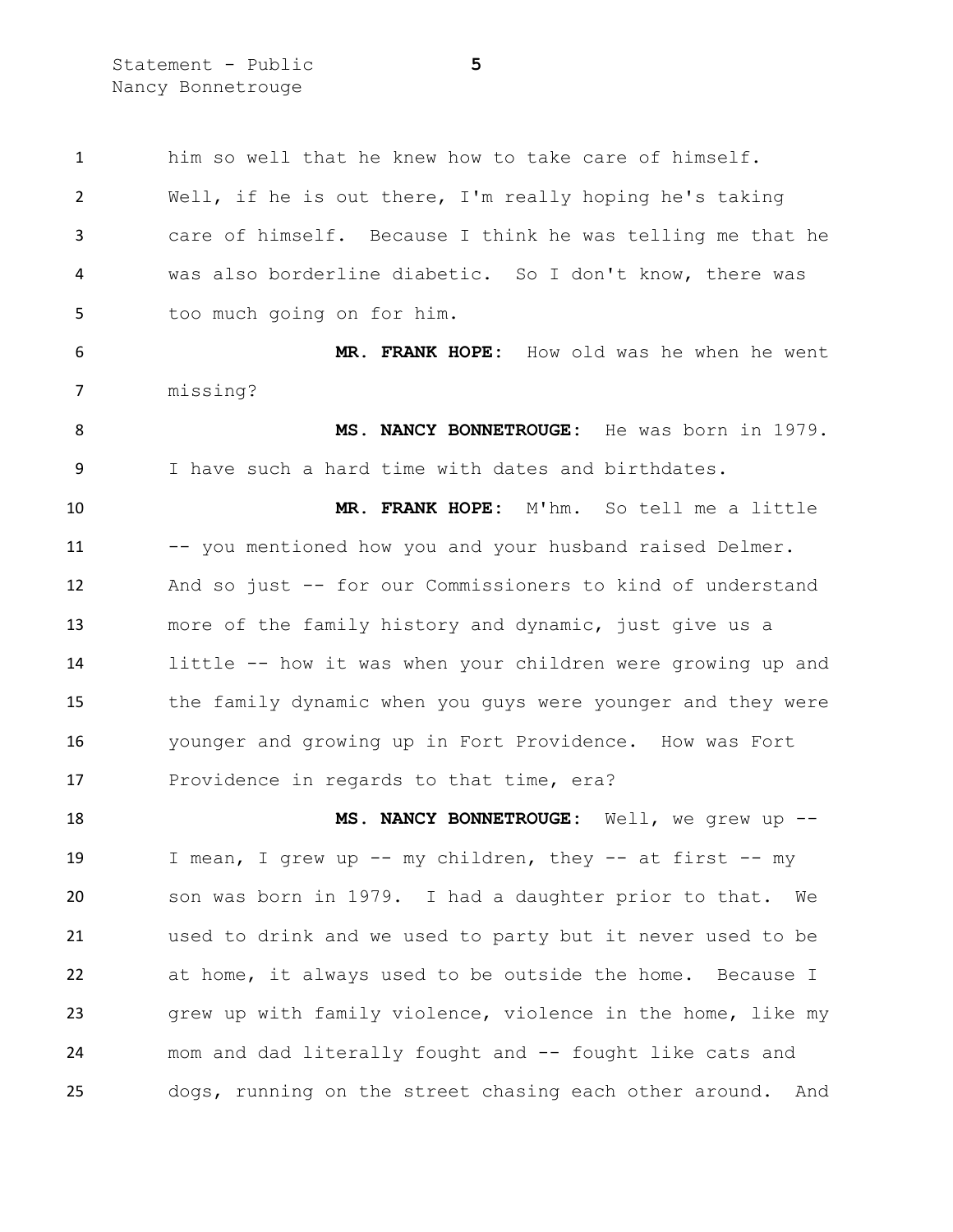Statement - Public **6** Nancy Bonnetrouge

 I never wanted my children to experience stuff like that. Just periodically, maybe on a Christmas or occasionally we would have a party at the house, but I always diverted the party away. I protected my kids so much that I never let my own parents babysit them, you know, because of what happened for me when I was growing up. I didn't want my children to be brought up like that. 8 And in my home, education was priority. I didn't care what anybody said. My husband told me, "Why do you send them to school everyday?" I said, "Because you went to residential school". I said, "You know, for the future", I said, "I can't see anything else but them getting an education, because I can't see them going back in the bush, you know, to live". And I said, "for the future", I said, "what I see for them is they need their education". I, myself, only went to Grade 9, but I found ways and means to get them all to Grade 12 and to further on their education.

 My son finished Grade 12. He wanted to be a doctor, and then he said, "Mom", he said, "if I become a doctor" -- this is the one I'm talking about, Delmer -- he said that, "I'm going to have to go to school for another seven years to get my doctor's license", or whatever. So he said that, "I'm going to try a different avenue. I want to become an electrician".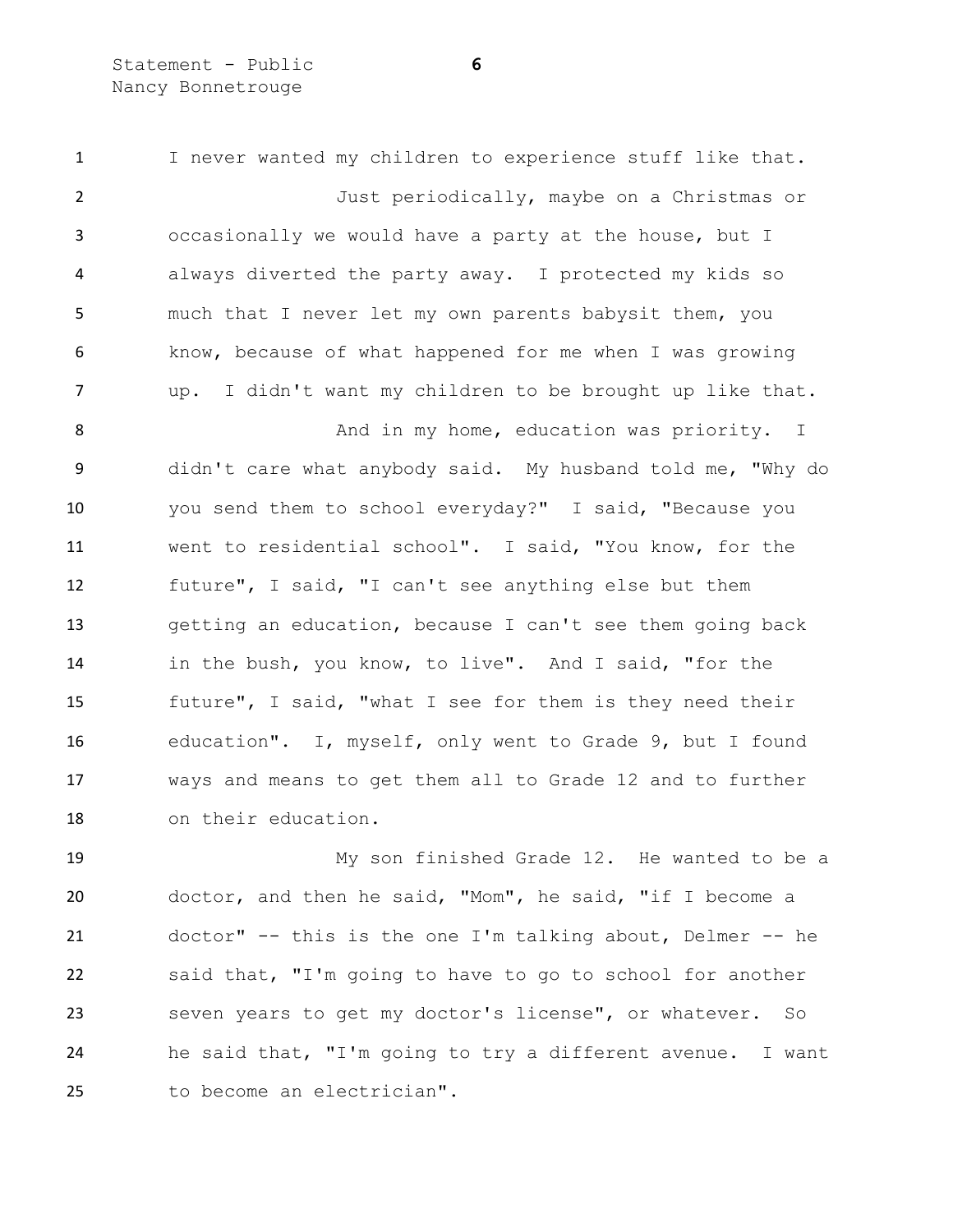Statement - Public **7** Nancy Bonnetrouge

 So he went into the apprenticeship program after he finished Grade 12 to get his red seal, and he did accomplish that. So he had things going for him, except for what the women were doing to him in his life. And I 5 think he was really torn, you know, like he was a really broken down young man. That's how I see him.

7 So maybe that's why he did what he did, or somebody took him, you know. Those are the questions that I still search for, wonder, you know, like did somebody come here and take him.

11 Like I was sick, my husband was gone. He left -- he cooked me a really good dinner. He cooked me fish, broccoli, mashed potatoes, gravy, the whole works, you know, the fillet fishes that we get. After he done that, he said, "Mom", he said, "you need to sleep". He said, "You're still coming out of your sickness", like the pneumonia that I was going -- having. And then I went to sleep and I never saw him again, you know.

 So trying to think about how I grew him up, like I always tried to protect them the best way I know how. Like -- you know, like I never stepped in when somebody was bullying them. I would, you know, tell them, you know, "You have to sort this out yourself. If you want me to, we'll go the parents' house and talk to them". So 25 that's how I grew them up, you know, for them to stand up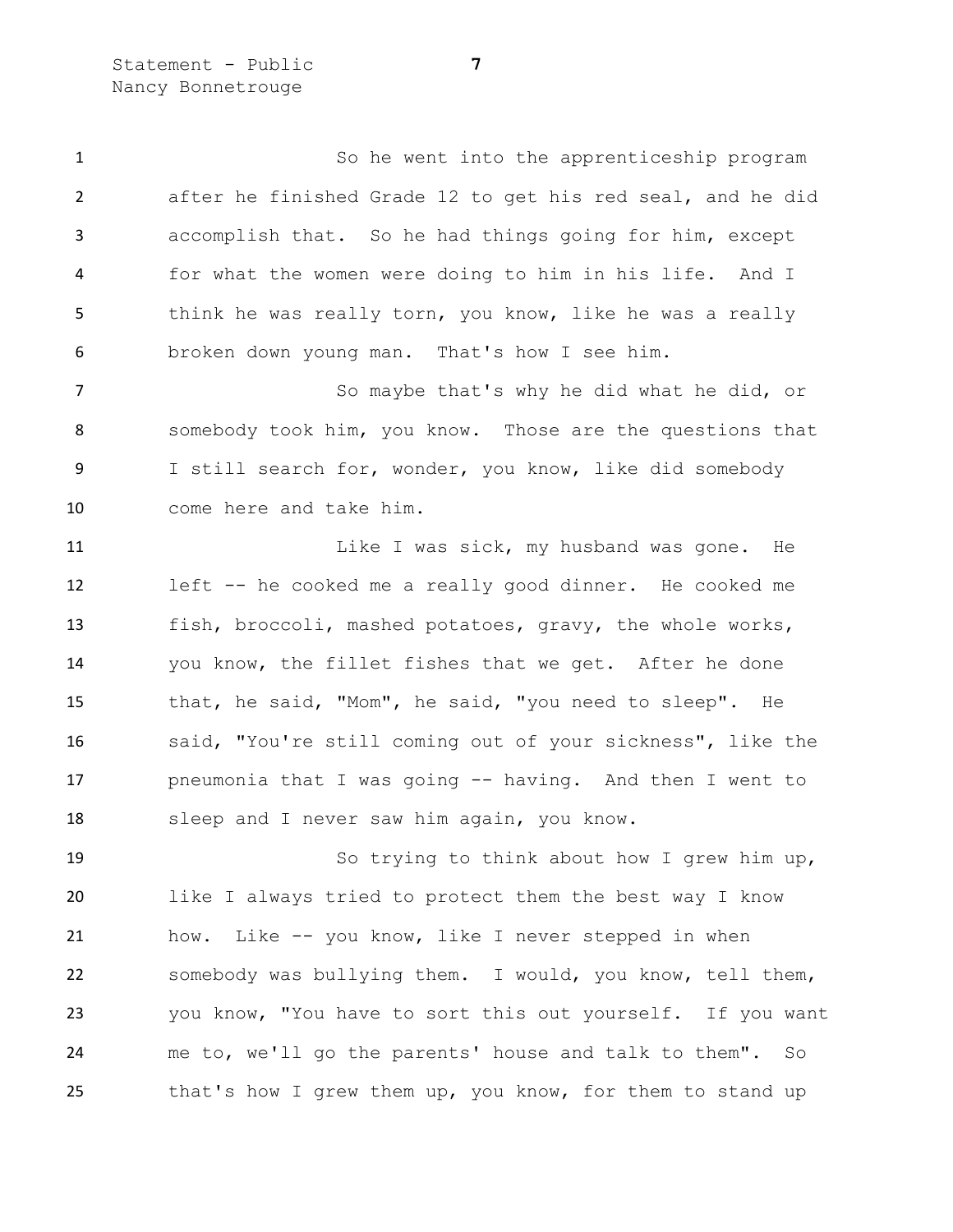for themselves and not for me to, you know to take their sides.

 I always questioned them, you know, like "Why did it happen?", you know. "If we can fix it, we'll fix it", you know. "Everything is do-able. You guys are young". You know, all my children were young at that time. 7 So that's the way I grew them up, you know.

 Like mind you, my husband did a lot of drinking and like sometimes he would come home drunk, but he was -- like he never got mad at the children. He was just sitting, you know, doing his own thing.

 So some of them seen that, but while he was still fairly young, he must have been about 10 when I quit that alcohol out of my life. So today, I'm over almost 30 years. So when I think about stuff like that...

 One time, during a Christmas -- during Christmas, the year, that year he was going to, you know, he was going to be gone, I guess him and my younger daughter, they were at the same party together. And he mentioned to my younger daughter that, you know, he said "[Daughter]", he said, "if I was ever -- if something was ever to happen to me", he was telling my baby daughter that. He said, "I'll never worry about my mom and dad", he said. And so my youngest one said, "Why?" He said, "Because mom and dad know how to take care of themselves".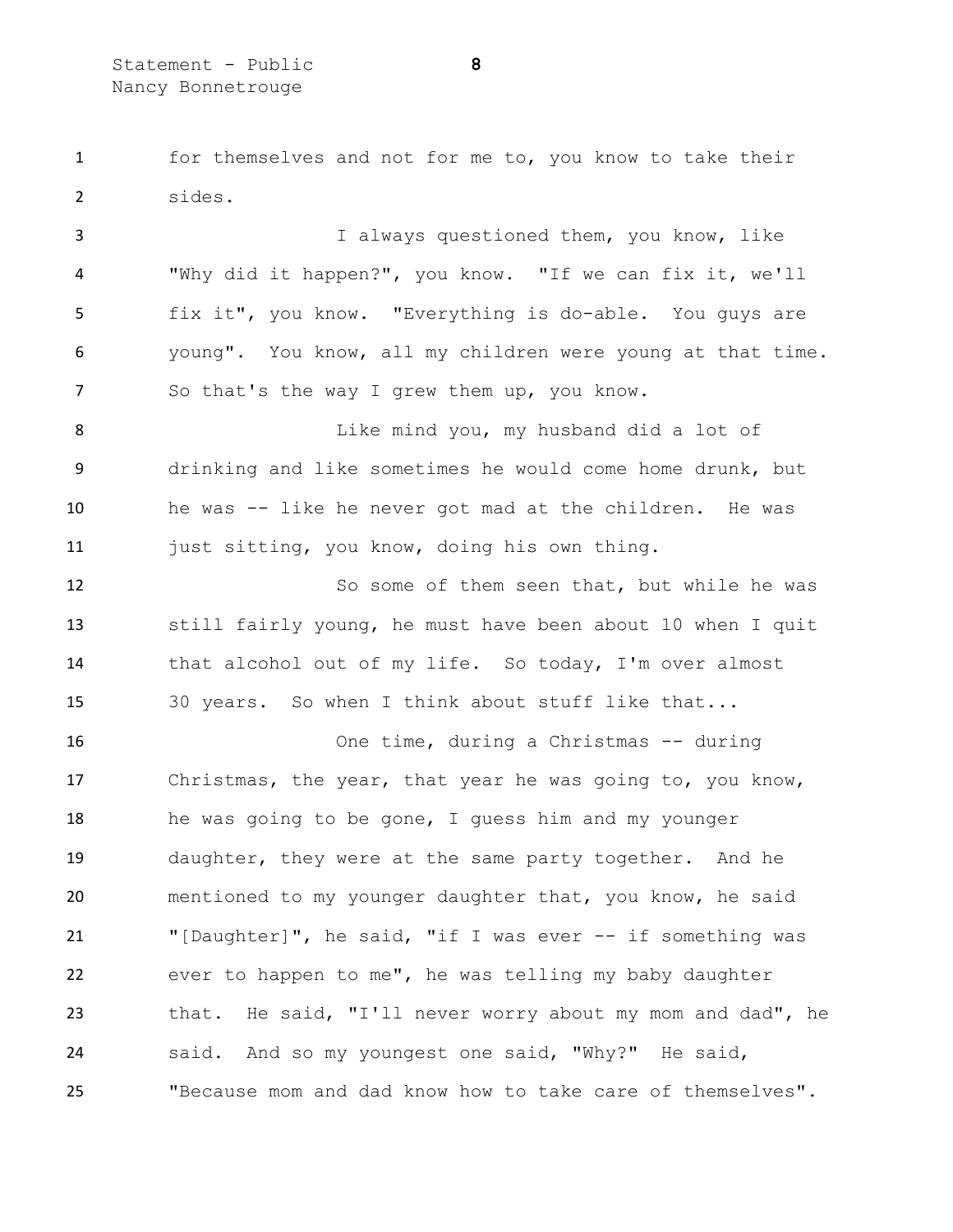That's what he said. And I guess she felt so distraught, she was just crying. She didn't want to be there with him anymore.

 She came home and she told me that, and this is about 2 o'clock in the morning. She came home and she was crying. She said, "Mom, Delmer is talking funny, Delmer is talking funny", she says. And I said, "What do you mean he's talking funny?" "This is what he said, Mom". He said, "If anything was to ever to happen to me", he said, "I'll never worry about Mom and Dad". He said, "Mom and Dad know how to take care of themselves".

 You know, so those are the things that think about, and I get really sad, you know, like that my son knows full well, you know, because -- the way we function around him. He should -- like for me, like I've never ever had this happen to me in my life. That's why sometimes when I'm by myself I just cry. But I can't cry -- like I can feel it now, but I'm stopping it. But when I do get by myself, I just let it out because I know I have to be sane for my job and my homelife.

 I still have an older daughter too that still drinks heavily, and she hasn't really talked to us about it. The younger -- my younger –- my youngest son too when we approach him and we talk about his brother to him, you know, like he still cries.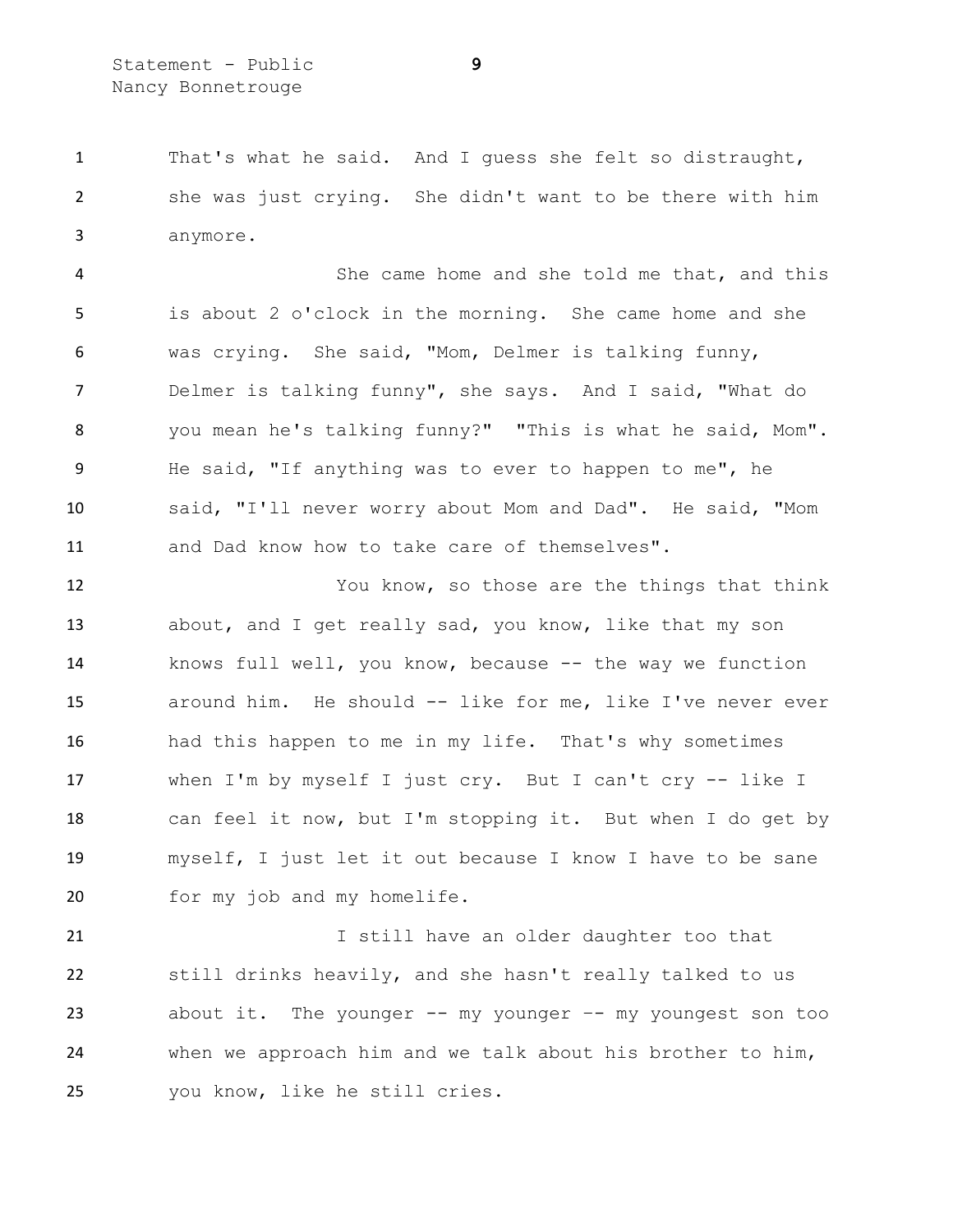Statement - Public **10** Nancy Bonnetrouge

1 I just got a little -- a young little grandson that will never know his Uncle Delmer, so my youngest daughter is teaching him by pictures, you know, this is your Uncle Delmer, you know, she's teaching him that. And once in a while, he walks around just like a little man, he says, "Where's Delmer?", you know. **MR. FRANK HOPE:** M'hm. **MS. NANCY BONNETROUGE:** He says that, yeah, I heard him say that. You know, like he's never seen him physically, but my youngest daughter doesn't want for her son not to know her uncle. If he can't know him physically, at least she'll *[sic]* know him by seeing his pictures. It makes me really sad because she cries about it. And I try to make the time to sit with them and 16 tell them, you know, we have to go through this as a family. And it's good that they cry. 18 MR. FRANK HOPE: M'hm. **MS. NANCY BONNETROUGE:** There's a lot of times I miss him, but I can't really do anything to change what happened. I just have to -- I just hope and pray that, you know, like some things physical didn't really happen to him. 24 When some people tell us that, you know, we're hiding him, it really hurts me because when he went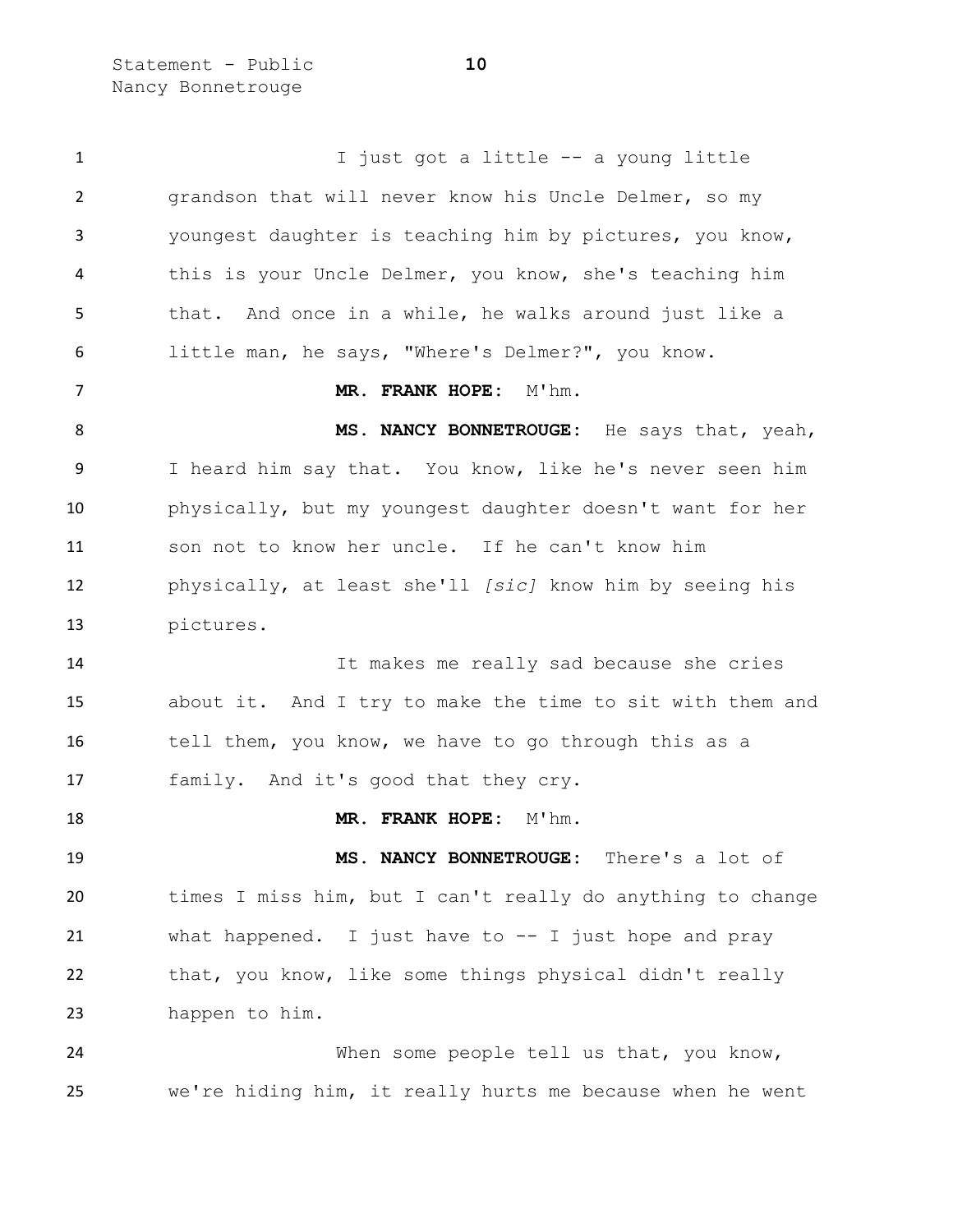Statement - Public **11** Nancy Bonnetrouge

 missing nobody knew where he was. And it was in the springtime and the snow was melting, and I had all kinds of crazy thoughts that like maybe, you know, he died out there, and the animals ate him. But I try not to think like that and try to think about the positive things, but sometimes it's just too hard.

7 Sometimes I'm so grateful for the Elders, you know, they keep on coming. I said, you know, maybe it's something that he had to do, or I keep on talking as if he's alive. But that, again, you know, like I still question that because I don't know.

 **MR. FRANK HOPE:** So at the time of his disappearance, how was Delmer coping? Did he use alcohol? Did he use drugs? Was there ever any issues with mental health issues?

 **MS. NANCY BONNETROUGE:** Only after the fact that I've been listening and having an open mind and trying to figure out why he would do something like this. Some people were telling us that my son occasionally used cocaine to cope with like the -- these women problems I was telling you about. And he had court dates I didn't know about, you know, like stuff like that.

 And I never, ever saw my son drunk, so like 24 if I went to the dance and he wanted to, you know, to have a few beers with the boys he used to come up to me and tell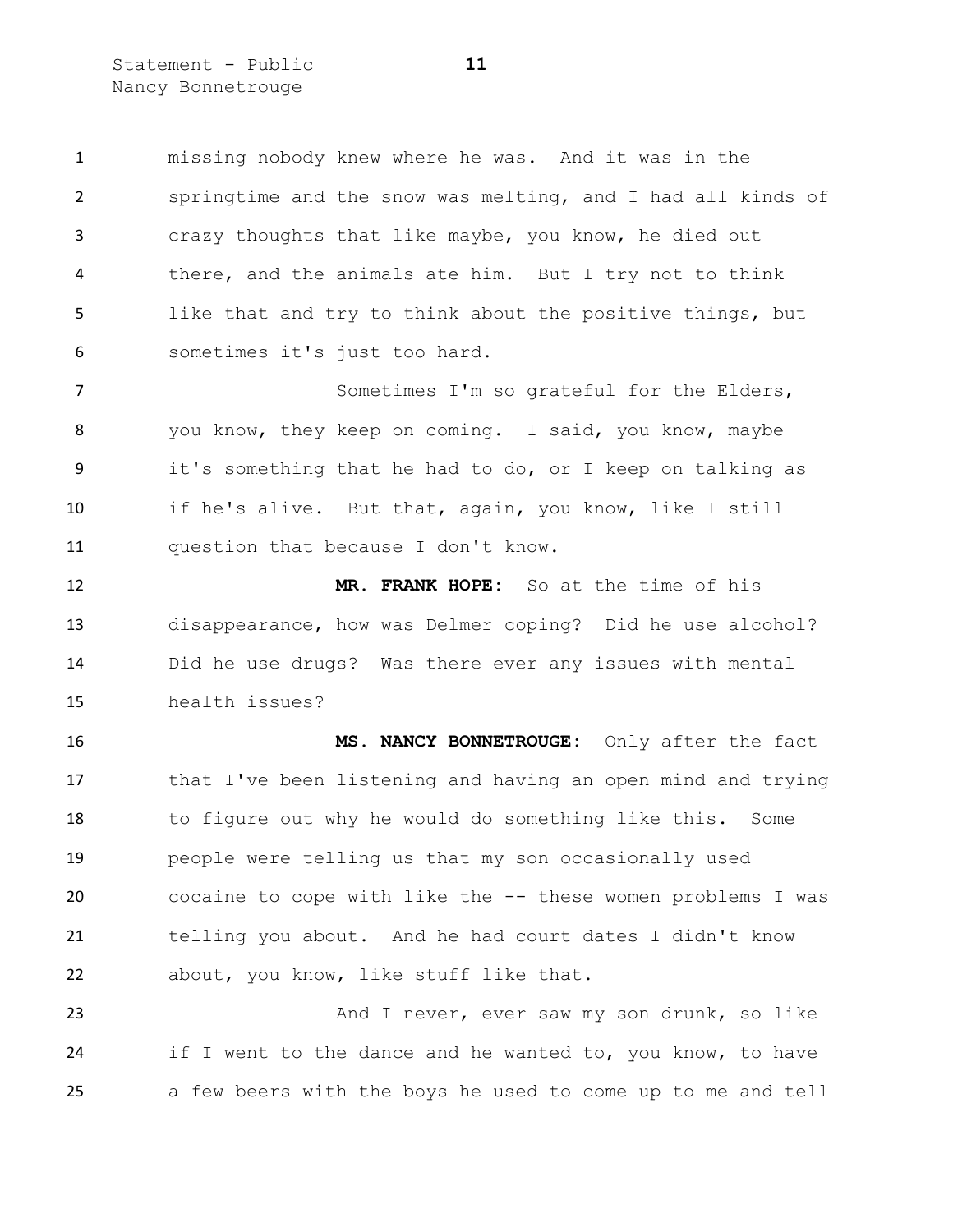Statement - Public **12** Nancy Bonnetrouge

 me, he said, "Mom, I think (indiscernible) go home now". So I just used to listen to him, because he listens to me so I listen to him. So if he tells me to go home, I would go home and that was it.

5 And so when they said that, you know -- like I taught him to be a really good cook, that's why I never had to worry about him going hungry. Like even if I was away sometimes, we would be someplace, and he said, "Mom, I'm cooking chicken, how much do I put in there, you know, how much chili powder do I put in there?" So I just tell him. Then he would phone me back and tell me that -- he said, "Mom", he said, "that's the best chili I had". He said, "I made it", and he said, "it's just like you, you know, just like the way you make it". So stuff like that I never had to worry about him.

 But apparently these charges really affected him. I don't know what the charges are. I think it's got something to do with a sexual assault for what I know, but here again I never taught him to be like that. So maybe if 20 that was true and that happened, he was a guy that, you know, like was really proud to be who he was, maybe he didn't want to shame us. I don't know, because these are all -- we talk about all this kind of stuff at home, you know.

And a lot of times his dad just misses him,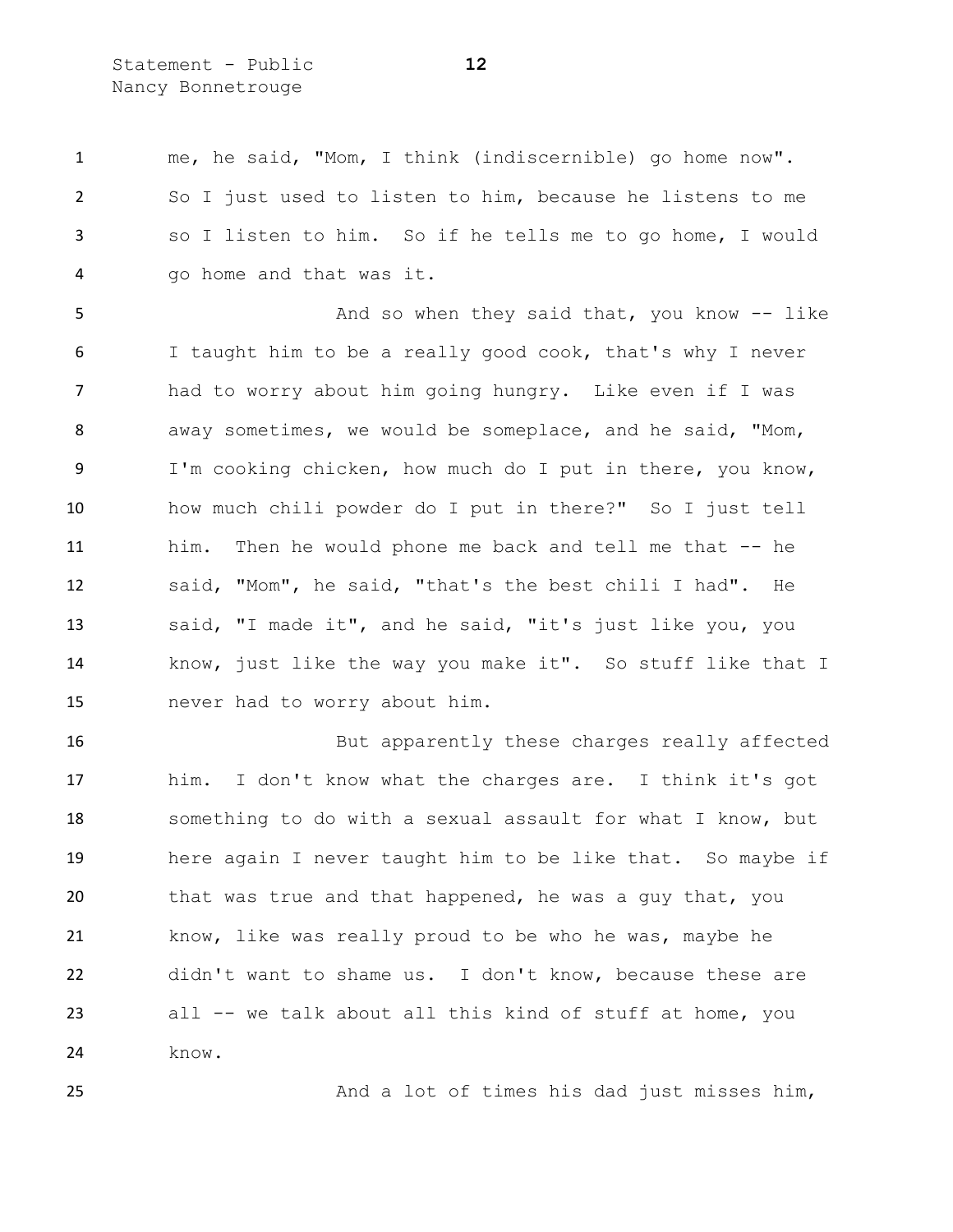Statement - Public **13** Nancy Bonnetrouge

| $\mathbf{1}$ | you know. He wants -- he says, "You know, I miss my           |
|--------------|---------------------------------------------------------------|
| 2            | partner". He said, "If I want to go someplace", he said,      |
| 3            | "I just tell him once". He said, "Get packed, let's go".      |
| 4            | He never had to worry about, you know, second-guessing, oh,   |
| 5            | I've got to do this, I've got to do that. He always made      |
| 6            | the time to do stuff with his father, and I think that's      |
| 7            | why he misses him a lot.                                      |
| 8            | And for me, that's my oldest son, and in my                   |
| 9            | family, my oldest son is the boss. It's like my boss is       |
| 10           | gone.                                                         |
| 11           | MR. FRANK HOPE: M'hm. Let's bring                             |
| 12           | (indiscernible). Yeah, Nancy, it's okay. It's okay to         |
| 13           | feel that. It hurts.                                          |
| 14           | MS. NANCY BONNETROUGE: Just like                              |
| 15           | (indiscernible) my own family when my brother got killed,     |
| 16           | you know. My mom's boss died too.                             |
|              |                                                               |
| 17           | MR. FRANK HOPE: M'hm. You mentioned                           |
| 18           | earlier that there was a lack of community support here in    |
| 19           | Fort Providence in regards to what you and your husband are   |
| 20           | going through. How has the relationship been with the RCMP    |
| 21           | since?                                                        |
| 22           | MS. NANCY BONNETROUGE:<br>Like my husband has                 |
| 23           | really pushed system, like he's always bothering them.<br>And |
| 24           | sometimes they say they pick up on some leads, they           |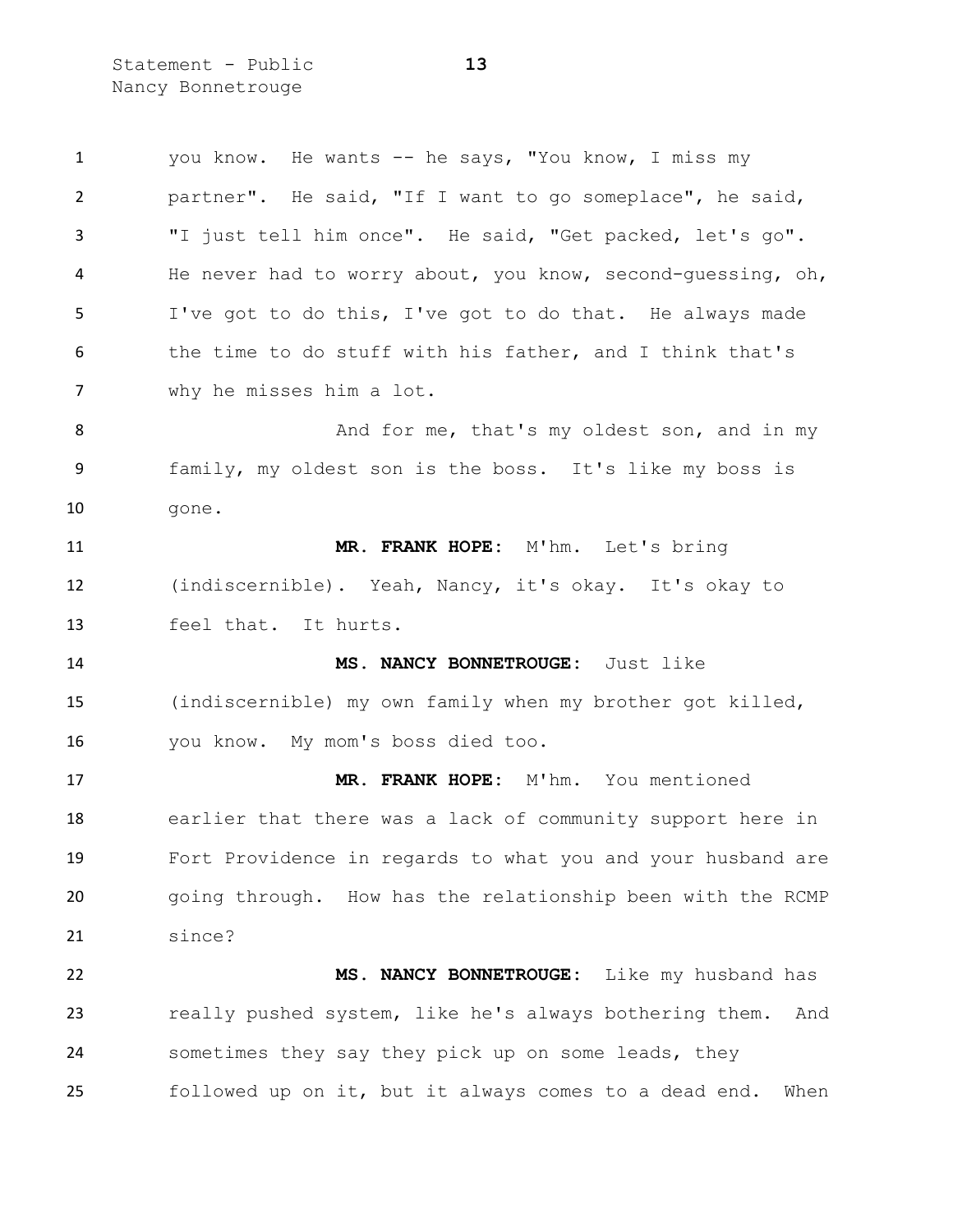Statement - Public **14** Nancy Bonnetrouge

 somebody contacts us or says stuff to us, by the time the RCMP get there, their story changes. You know, this is what they told us, but when they -- when the actual cops went there to talk to them, their story changed compared to what they told us. So those are the things we're still going through.

 Like people have been phoning us, telling us 8 that if we paid them, they could do things for us, and -- you know, like they said that people are going to stop bothering you like that. And people were doing that to us at the beginning and we just never paid any attention to them, you know, we just went on our merry way and did what we had to do.

**Like we went South a lot of times, and we**  put posters all along the Mackenzie Highway going to Edmonton. Putting posters up and his pictures up and contacting people, letting people know that we're coming down. If they see anything to let us know. And it's just like we're always looking every time we go South, you know. We're looking at different people, and even sometimes, you know, a guy could walk by me and I'll just turn around and look, you know, and it's not him.

 So it's still like that today, you know. Sometimes I would think oh, I'm just going to go someplace and just relax. Next thing you know, I'm longing to look,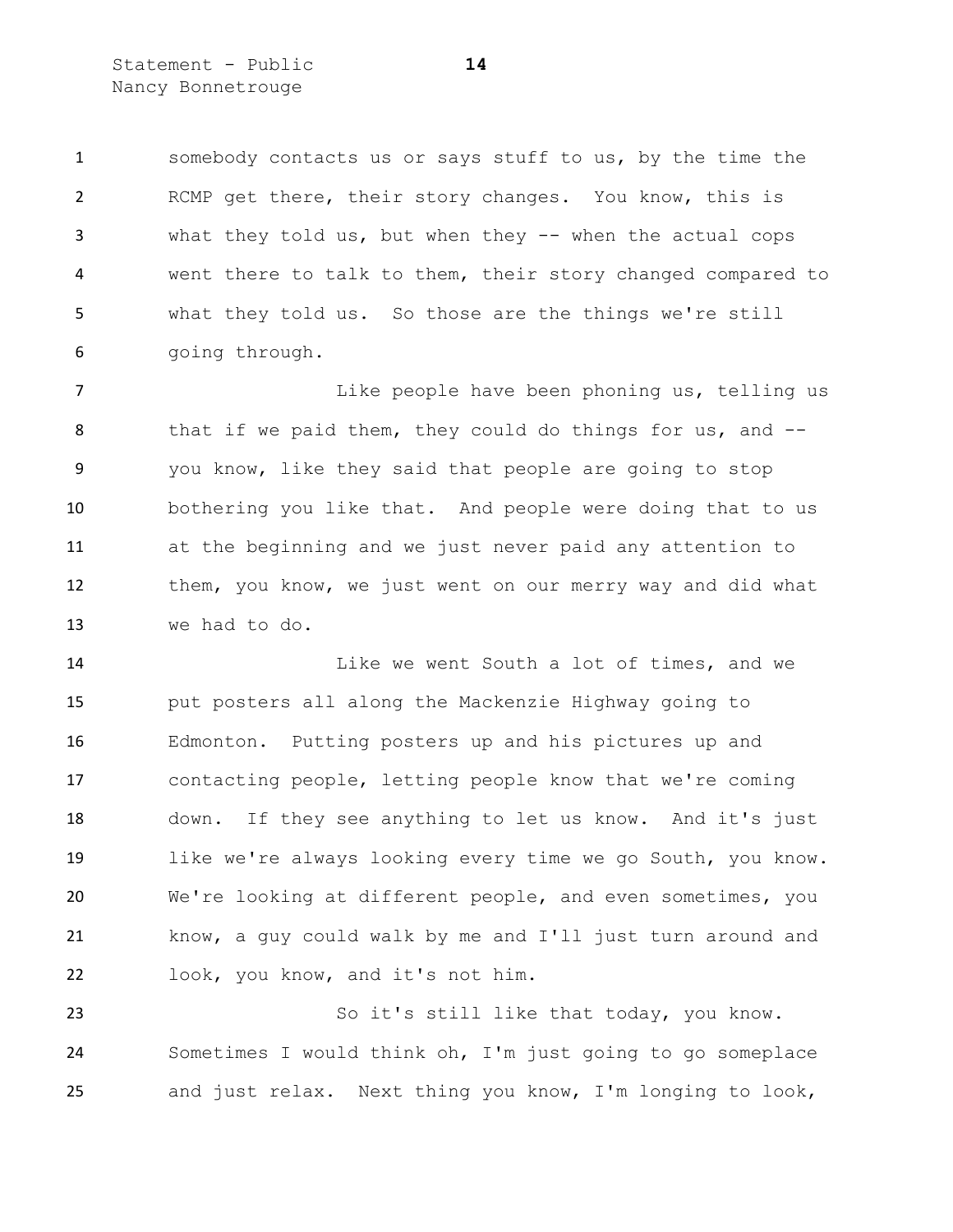Statement - Public **15** Nancy Bonnetrouge

 you know, just like that searching is always there. **MR. FRANK HOPE:** M'hm. **MS. NANCY BONNETROUGE:** Just last weekend too I -- when I see his friends, I feel so happy because, you know, like I can share stuff with them openly, you know, and tell them how they're doing. You know, like if they -- you know, how have they been coping since Delmer's been gone. And one of them told me that every time he goes South, he always drives right downtown, you know, just trying to not deal with the traffic but still looking, you know --- **MR. FRANK HOPE:** Yeah. **MS. NANCY BONNETROUGE:** --- hoping to see him. So that's what's still happening for us. But the RCMP lately my husband went to go see them. They just got a new corporal in, and the corporal knows that, you know, all families should get closure; right. So they said that they're -- he's going to try everything in his power to try to continue to follow up on some of the leads that were there before. So he said that not to worry, you know, like if he comes across anything, he'll let us know. So my husband's not getting (indiscernible). **MR. FRANK HOPE:** So if I could just go back

to the -- when Delmer went first missing. How long after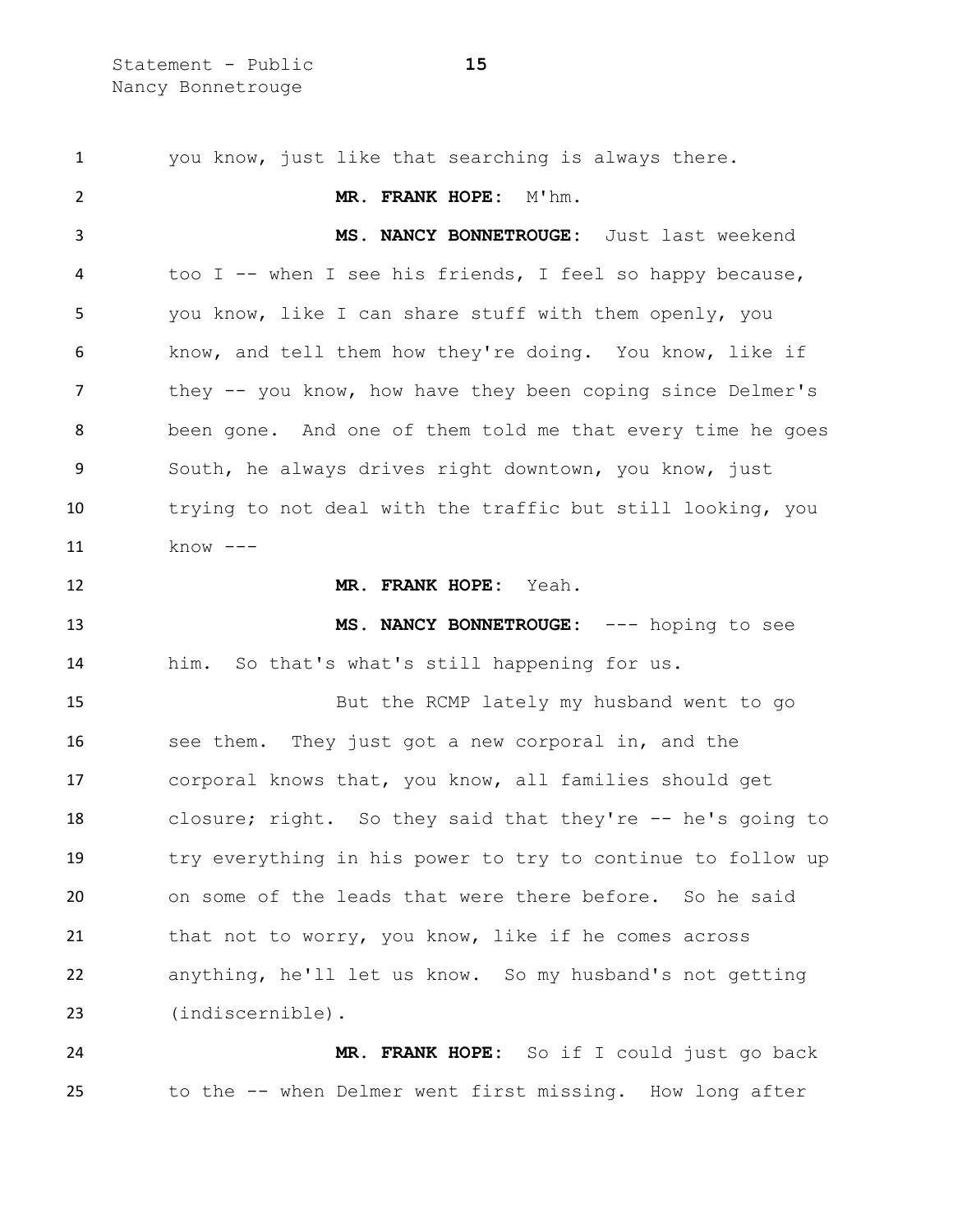Statement - Public **16** Nancy Bonnetrouge

 it was -- what -- was it officially reported by your family, to the RCMP? **MS. NANCY BONNETROUGE:** Yeah. **MR. FRANK HOPE:** Was there an official report? **MS. NANCY BONNETROUGE:** Okay. What happened was when my son went missing, Tuesday night was the last 8 time I saw him in April the 18<sup>th</sup> or the 19<sup>th</sup>. I was sick at that time, still sick. And then he left Tuesday night, and 10 then Wednesday morning I dragged myself to work, even though I'm not supposed to be working. I went to work. I came home at lunchtime. There was still nothing. This was Wednesday, and then Wednesday night I came home from work. Still nothing. And I thought I'm not going to phone my husband because he was travelling. So my younger sister from Yellowknife phoned

 me. She said, "How are you doing?" She said, "Now you're coming out of an pneumonia". I said, "Even though I am feeling like this", I said, "I'm strong enough to work, and at work I'm not doing that much anyway", so I said, "I'm 21 just taking my time doing my stuff". And I told her, I said that, "You know", I said that "Delmer took off Tuesday night", I said, "I don't know where he went. Usually sometimes if he go someplace, he'll phone me", and I said, "but he left the house Tuesday night. Wednesday", I said,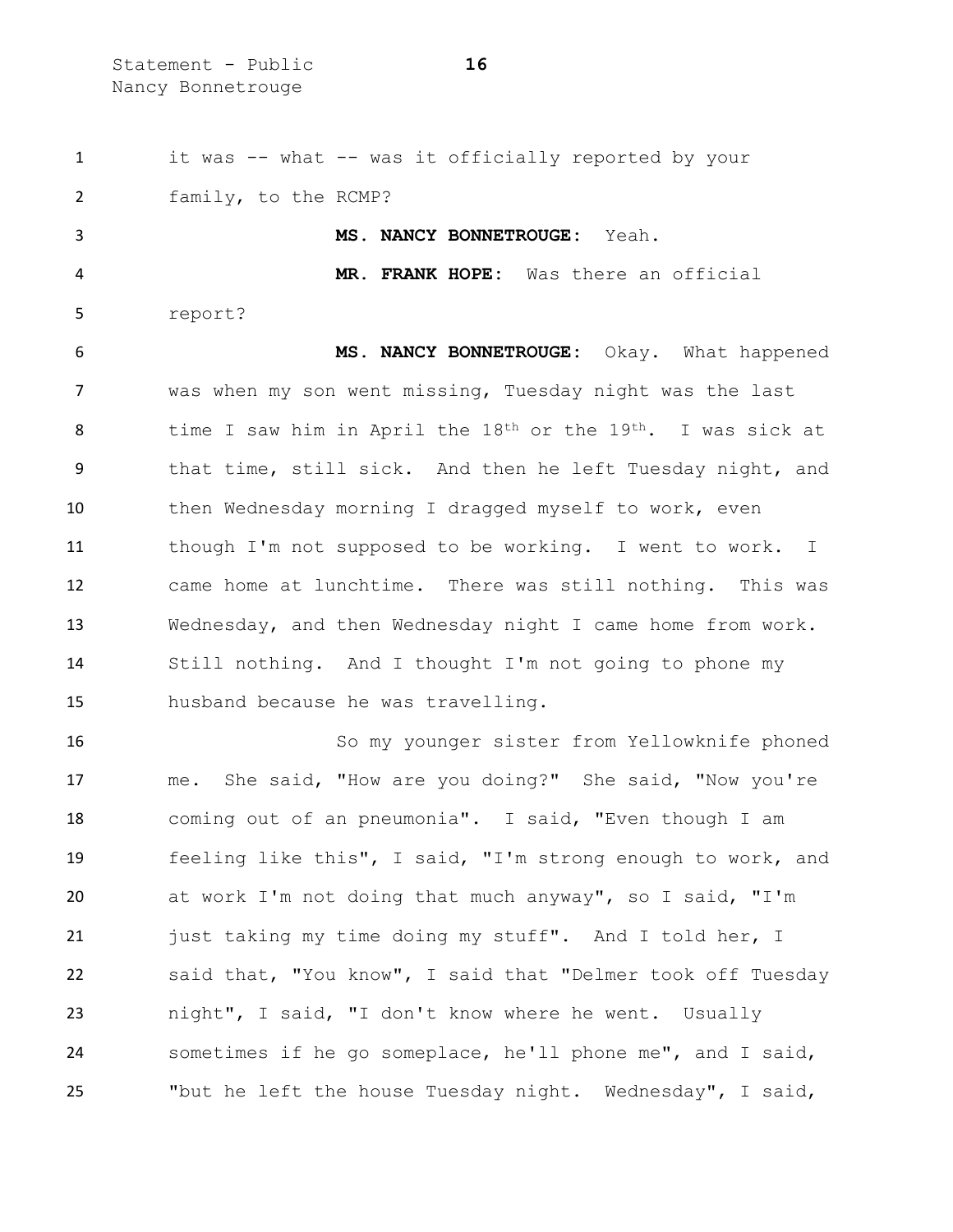Statement - Public **17** Nancy Bonnetrouge

 you know, like I'm talking to you now, I said, (indiscernible) where he is", I said. So she told me, she said, "You should phone his friends, see where he's at". So I'm phoning some of them, and they said, "No, we didn't see Delmer". And then it came to Thursday, so my sister phoned me again. She said, "Is he home yet?", and I said "No". And she said -- I said, "I don't know where he is". And so she told me, she said, "You better phone the RCMP". I said, "How am I supposed to phone the RCMP?", I said. "I don't even know if he's missing, or if somebody took him, or maybe he went for a ride with somebody". 13 So when my husband phoned, I told him, I said that "Delmer left Tuesday, I never seen him all day Wednesday, this is Thursday". I said "What do we do?" I said, "He can't be gone". I said, "Where would he go?" I said, "All his stuff is still at home except for that little gray backpack that he had. Everything was left there, his IDs, everything. Just that gray backpack was gone". And then some people started saying that they seen Delmer walking away from the house with a backpack and a gun. You know, like a gun. And until

24 today, like my husband said that, you know, one of his guns was gone, his .22 was gone around that time too, see. And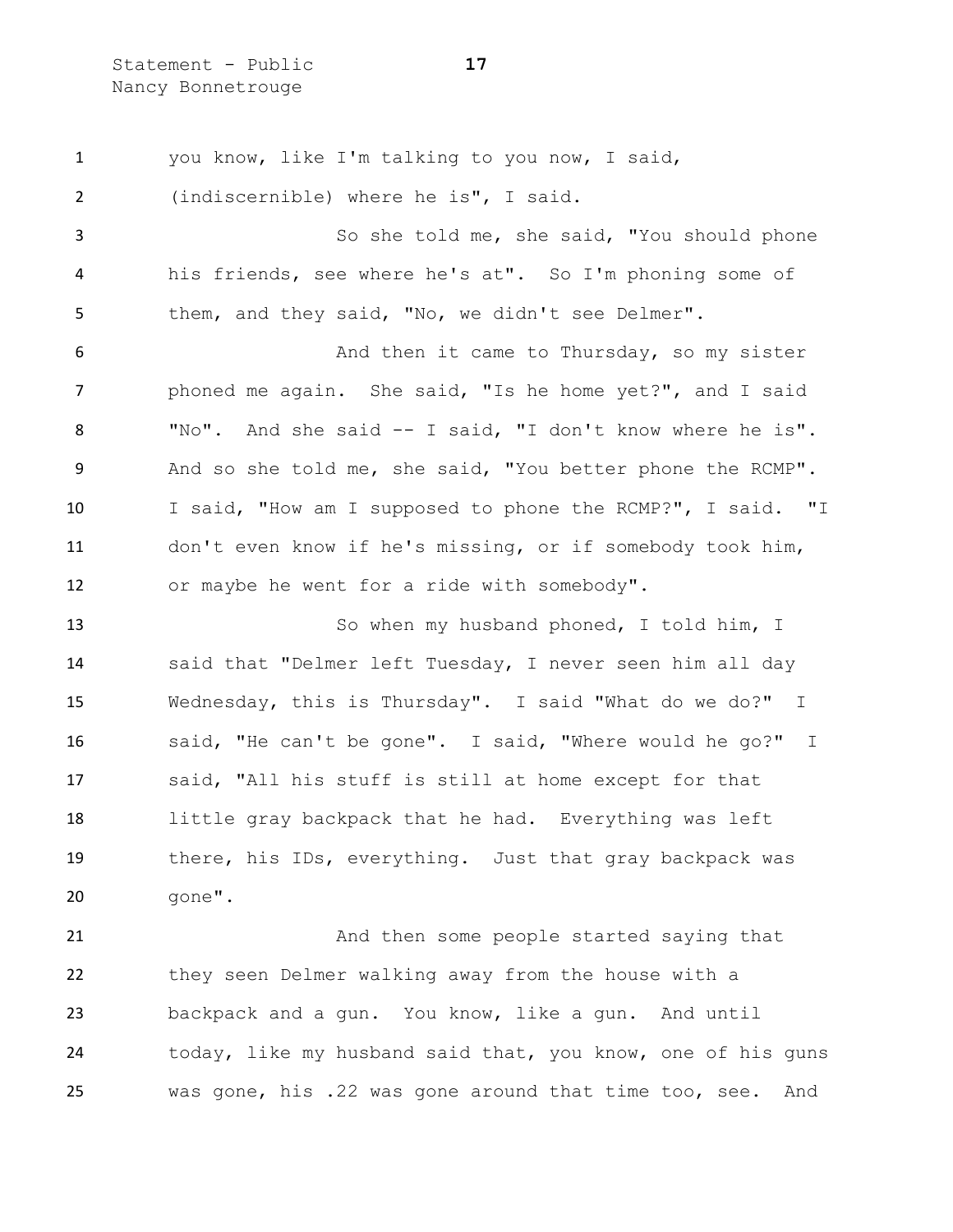Statement - Public **18** Nancy Bonnetrouge

 we don't know if he went in the bush, we don't know if somebody came there and took him. Because you know like how stories go. Everybody's saying this, everybody's saying that, and us all trying to piece it together for ourselves, telling the cops (indiscernible).

 The cops, they even came to the house and 7 they interviewed us. And it was just like -- that first 8 time they interviewed Joachim, they were really rude, you know, just -- it was just like -- my husband said that when they interviewed him outside our house, he said it was just 11 like he felt so guilty. It's like, you know, like they made it sound as if he did -- just like he was in on it. But it wasn't like that.

 And I kept on telling him that, like "How do we know where he went?" You know, like just by other people saying that Delmer was carrying a gun walking away from our house, with a packsack. And until today we don't know if that's true because there's so many different stories about that.

**And then at that same time too, they said**  that there was a black car running around with tinted windows. Maybe those guys took him. You know, so... 23 But I do know -- I don't know what happened. You know, like trying to think about it, going back, it's

like sometimes I think it's right and sometimes I think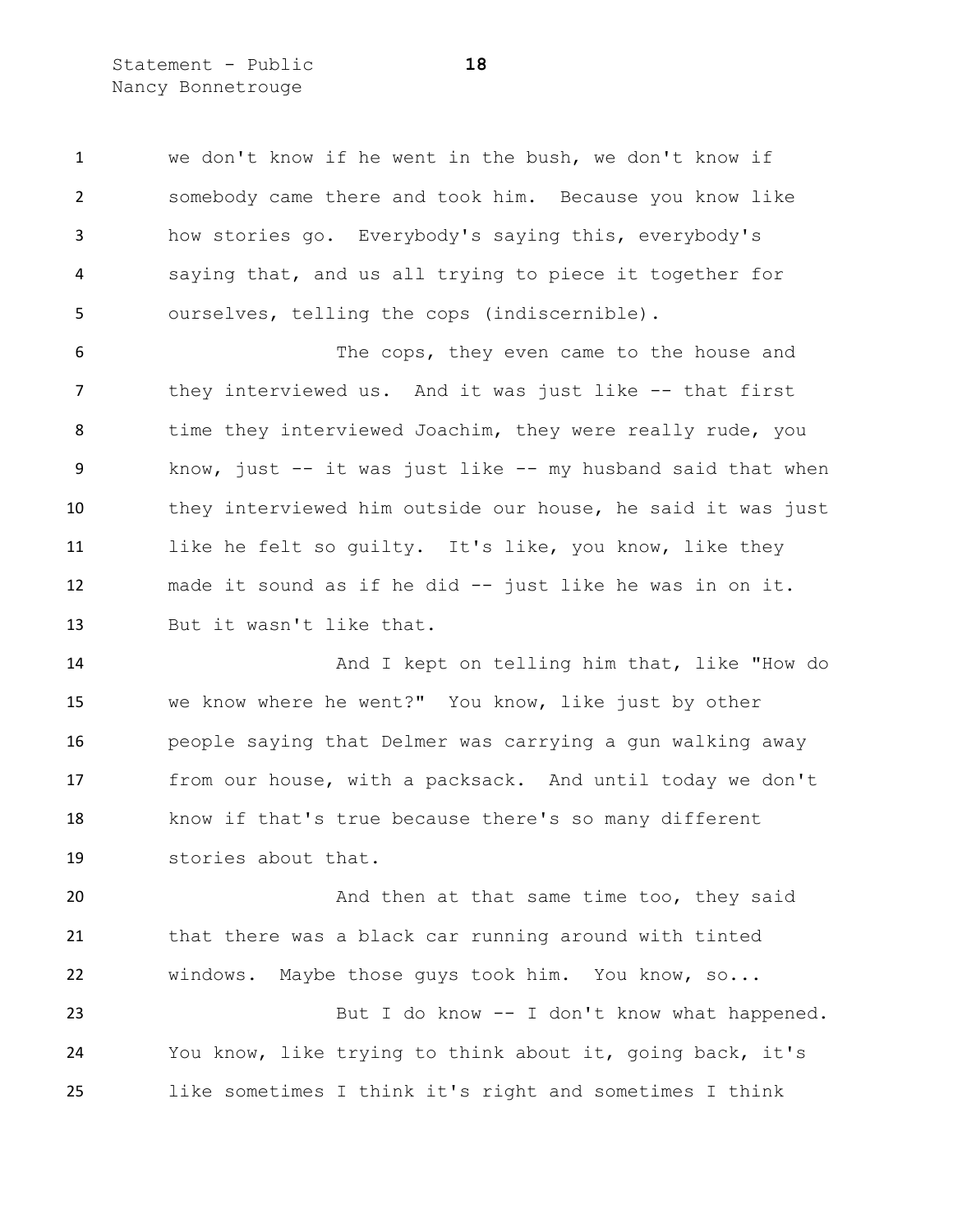Statement - Public **19** Nancy Bonnetrouge

 it's not true because it's just like this is my life, you know. Like "What the hell just happened here?", I was telling my husband. I said, "Why would he just leave just like that?"

 You know, he cook really good for me, and he told me to go to sleep mom, he said, "You're still coming out of your pneumonia". I just came out of the hospital. "Go to sleep". So I went to sleep and that's the last time I seen him.

 This was around 9 o'clock at night, and then 11 I never seen him Wednesday, Thursday. Finally, Thursday night, I think it was my sister, [Sister], that phoned the cops. I don't know if it was my sister, [Sister], or my husband that reported him gone.

 So that's when the searching started, you know. Started checking all over the community, checking on 17 the outskirts of the community. Some people were saying 18 that he was hiding in the bush. But to date, nothing.

 I don't know how true that is because like I was too weak to go out there, so two of my sisters were always out there with my husband and them. And one of them even came down to help out just looking for him. And to date, nothing. So it's kind of sad how things happened. Because I was sick too.

**MR. FRANK HOPE:** How would you describe him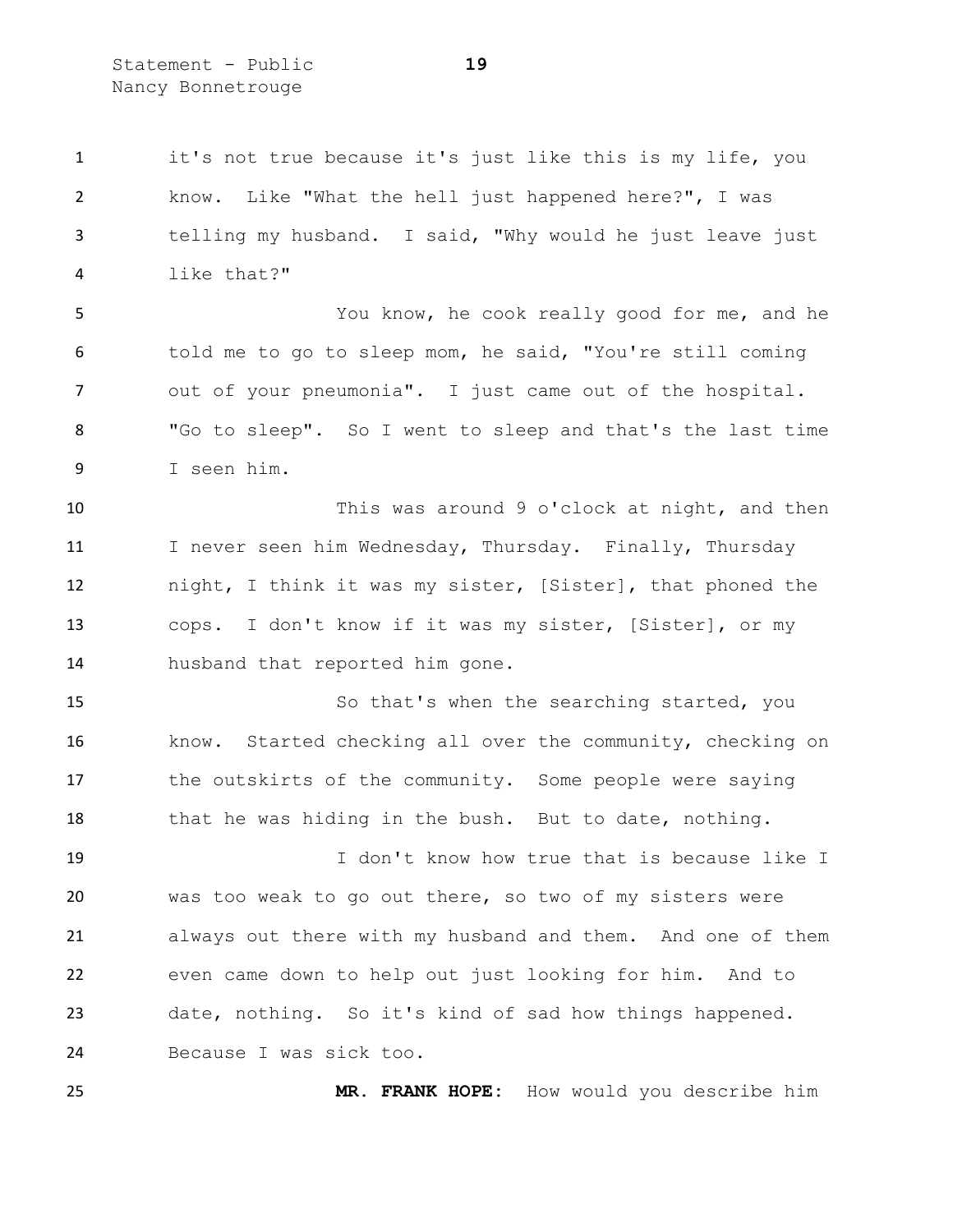-- I mean, how would you describe your son in terms of being on the land? **MS. NANCY BONNETROUGE:** My son is a survivor. Like he went to that leadership school in Fort Smith for leadership and they took him out on the land. He was used to tell his dad, "All you need is a knife, salt, and matches, that's all you need". He said, "You don't need nothing". You know, anything you get from the land, he'll fix it and eat it. So if he did survive, you know, where he was out there, it would have been no problem for - 11 - he knows how to make emergency shelters out of nothing. **MR. FRANK HOPE:** M'hm. **MS. NANCY BONNETROUGE:** You know, like that's how good he -- like the leadership program (indiscernible) they taught him. **MR. FRANK HOPE:** M'hm. **MS. NANCY BONNETROUGE:** So I wasn't worried about him, if he was going to be out there, like he could survive with nothing. He always tells his dad, he said, "What the hell are you carrying so much stuff for? You don't need all that". He said, "You -- if you're a real Dene", he said, "all" -- he says, "(indiscernible)". You know, he would just laugh at him. And his dad just said, "Oh, I just feel so guilty, I get to go hunting and I got to bring all this". Yeah.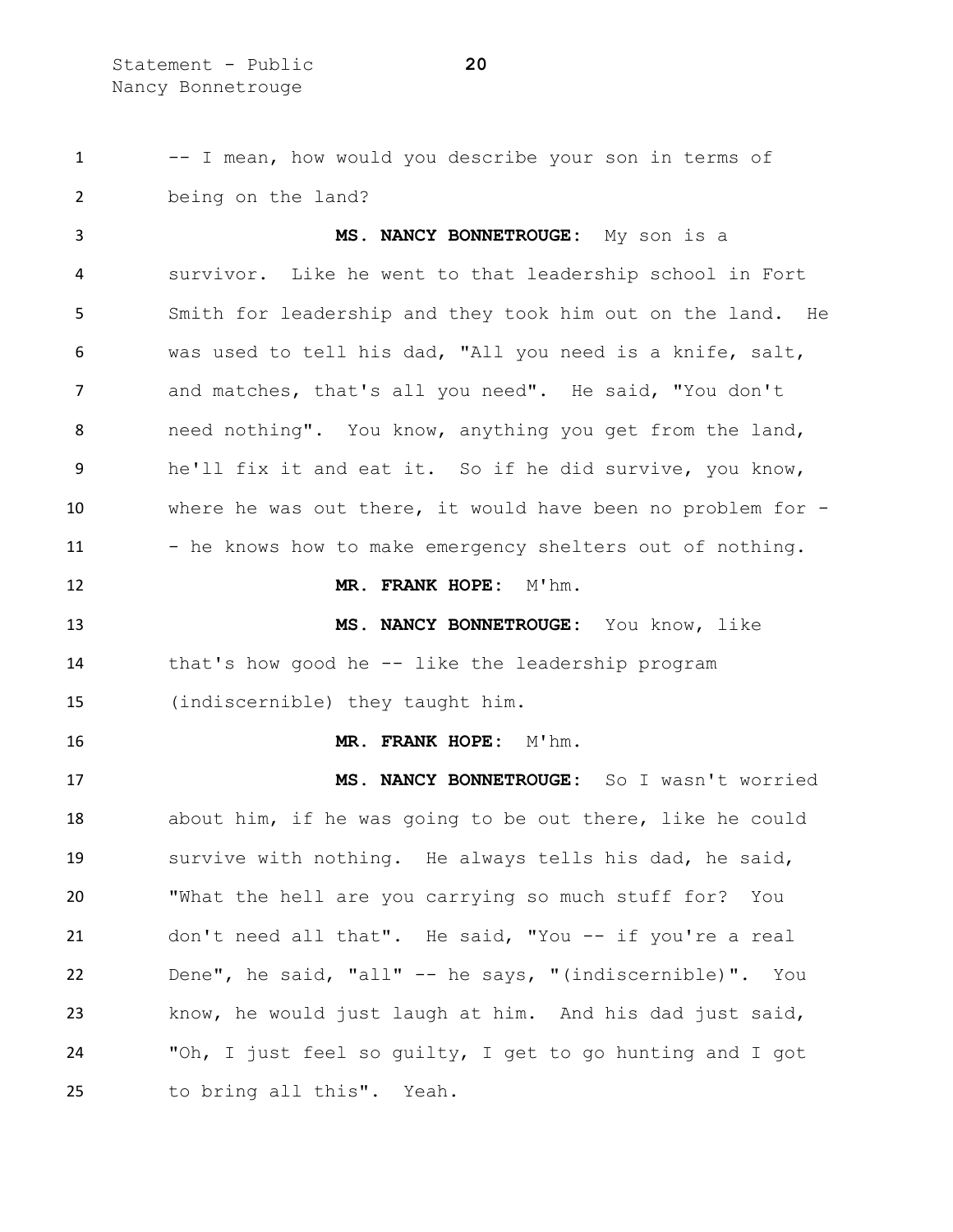Statement - Public **21** Nancy Bonnetrouge

 So you know, like I think that's what I miss about him, because you know, like I talk with him a lot of times and trying to -- so it's (indiscernible).

 **MR. FRANK HOPE:** M'hm. So just going back to when you're -- you mentioned your husband was in residential school. And how was it for your children growing in Fort Providence? Did your children when they were young, did they experience racism and bullying and those type of things growing up here in the community?

 **MS. NANCY BONNETROUGE:** I don't really think so because all of them are so close. You know, like a bunch them all stick together and, you know, like their children or other people's children that were my friends, my children's friends, they were just like my children. You know, like so they always looked out for each other that way.

 And they grew up where it was so much fun, you know, like they had so much, like the kids growing up. You know, like if their friends did things, they wanted to do things with them, we allowed that to happen.

21 And so bullying and stuff, I don't really think so. I don't know if they went through that. It's not like today, you know, like there's so much unhealthiness happening around the community. That's why we call those days the good 'ol days compared to now, you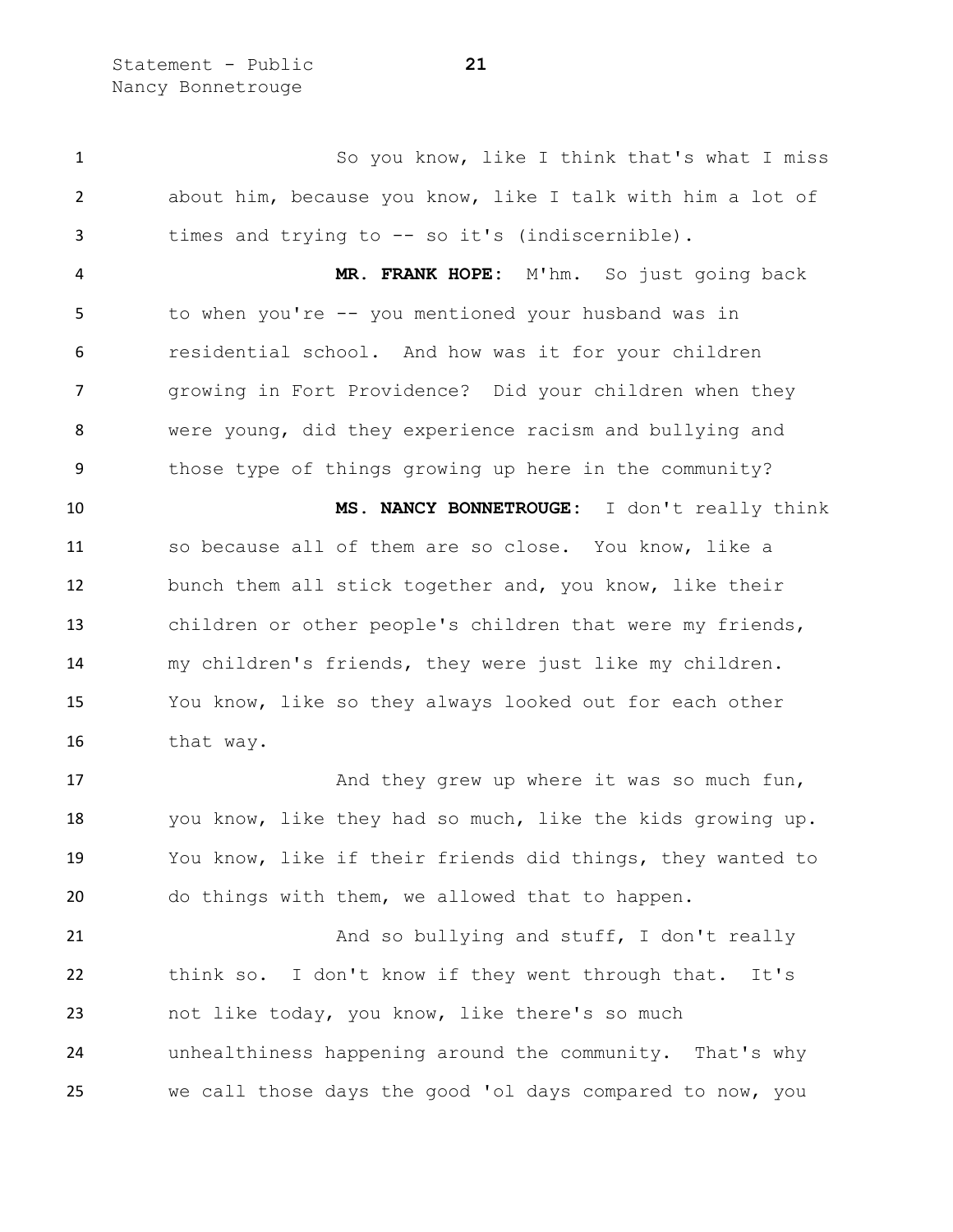Statement - Public **22** Nancy Bonnetrouge

1 know, where drugs are so rampant and the children are really neglected and no activities in the community, nobody wants to do anything for them. And in those days, you know, like even though we didn't have much we always did try to make do and do things with them.

## **MR. FRANK HOPE:** M'hm.

 **MS. NANCY BONNETROUGE:** You know, like for us today, there is none of that, so the children are getting taken away left and right and parents don't give their children what they need. And a lot of times -- like I never let my children go without food. I made it a promise to myself when I was a really young person that if I ever had children the children would have their roof over top of their head and always food on the table. So that's what I did for them, you know. Like mind you, a lot of their friends they used to come to the house just to eat, you know, because there was always abundance of food and 18 things that they needed.

 So -- and he also grew up telling me -- Delmer used to tell me, he said, "Mom, I just used to hate you", he said. And I says, "For what?" He said, "Even though I was really sick", he said, "you made me go to school". I said, "I wanted you to get a good education". He said, "I know, Mom". He said, "Today, I'm really thankful". He said, "That (indiscernible) writing my red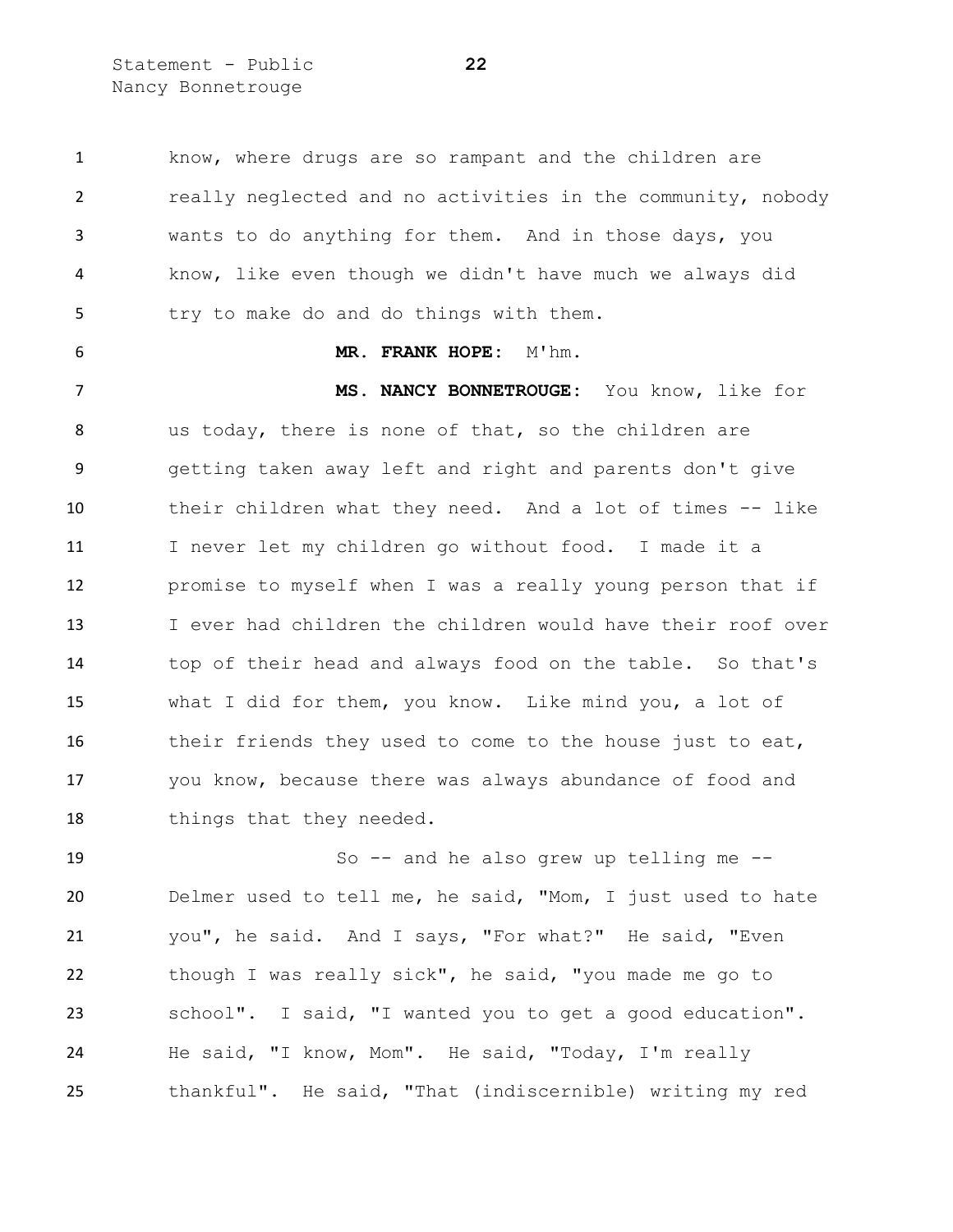Statement - Public **23** Nancy Bonnetrouge

 seal ticket", he said. "When I phoned you", he had told me, he said, "talk to your grandma". That's all he said. And I talked to my grandma. And he phoned me, and he said, 4 there is five of them taking their red seal, they are going for their red seal and he was the only child or Dene young man in there. And he said, when he phoned me back that next day, he said, "Mom", he said, "you know what", he 8 said, "just that young Dene got in", he said, "the one that never got in". So out of five of them, only him, he passed. And his best friend was taking it also, he didn't go in so he had to do it again. **MR. FRANK HOPE:** Okay. **MS. NANCY BONNETROUGE:** Yeah. So for me, 14 bullying in those days there was -- maybe there was some, but you know, not like today. You know, today it's so sad out there. Because a lot of times I witness parents swearing at their children, you know. In my day it was a no-no. We tried to do stuff right for them, and they were

 so helpless, and you brought them into the human being, how can you do that to them, you know.

 **MR. FRANK HOPE:** Did your son have children? **MS. NANCY BONNETROUGE:** My son has two daughters. One from a girl from Saskatchewan. My baby. That's my first granddaughter, she's 11 years old, but she's taller than me. And he's got another daughter in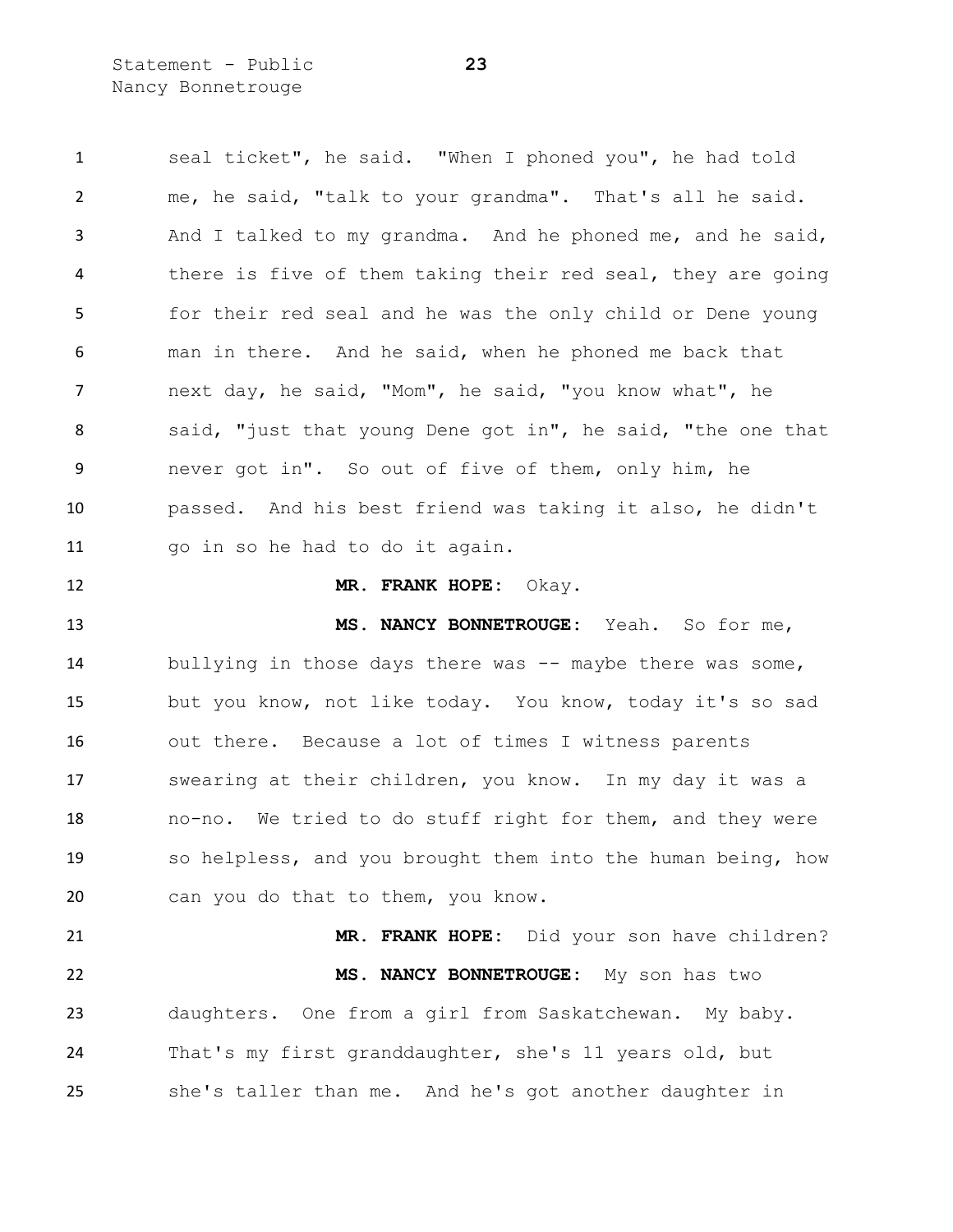Statement - Public **24** Nancy Bonnetrouge

 Fort Smith. That one's about 8 years old now. Eight? Yeah. So he leaves those two.

3 The oldest one always -- she's really close to us because we really took that one under our wings when she was smaller. So every time I go close to where she's at we make a pitstop just to see her, but lately, her mom's saying that no, "I want to see my dad, I want to see my dad". You know, she cries so, and she always wants to come home. She calls Fort Providence home because that's where her dad was from.

## 11 MR. FRANK HOPE: M'hm.

 **MS. NANCY BONNETROUGE:** She doesn't like it in the city, but she's got no choice. She's got to -- you know, like I would take her periodically, but not for long because I don't want her to be disconnected from the only parent that she's got left. Yeah.

17 And the one in Fort Smith, I've never, ever 18 gone to Smith to go see her, but when she passes through, she always -- her mom makes her phone us to tell them that, you know, we're going to be passing through, if you could meet them. So we play a role in most of our grandchildren's lives, but they're not for me to grow up. The only one that I'm growing up and still having a hard time is [Granddaughter]. Yeah. But he leaves behind two girls.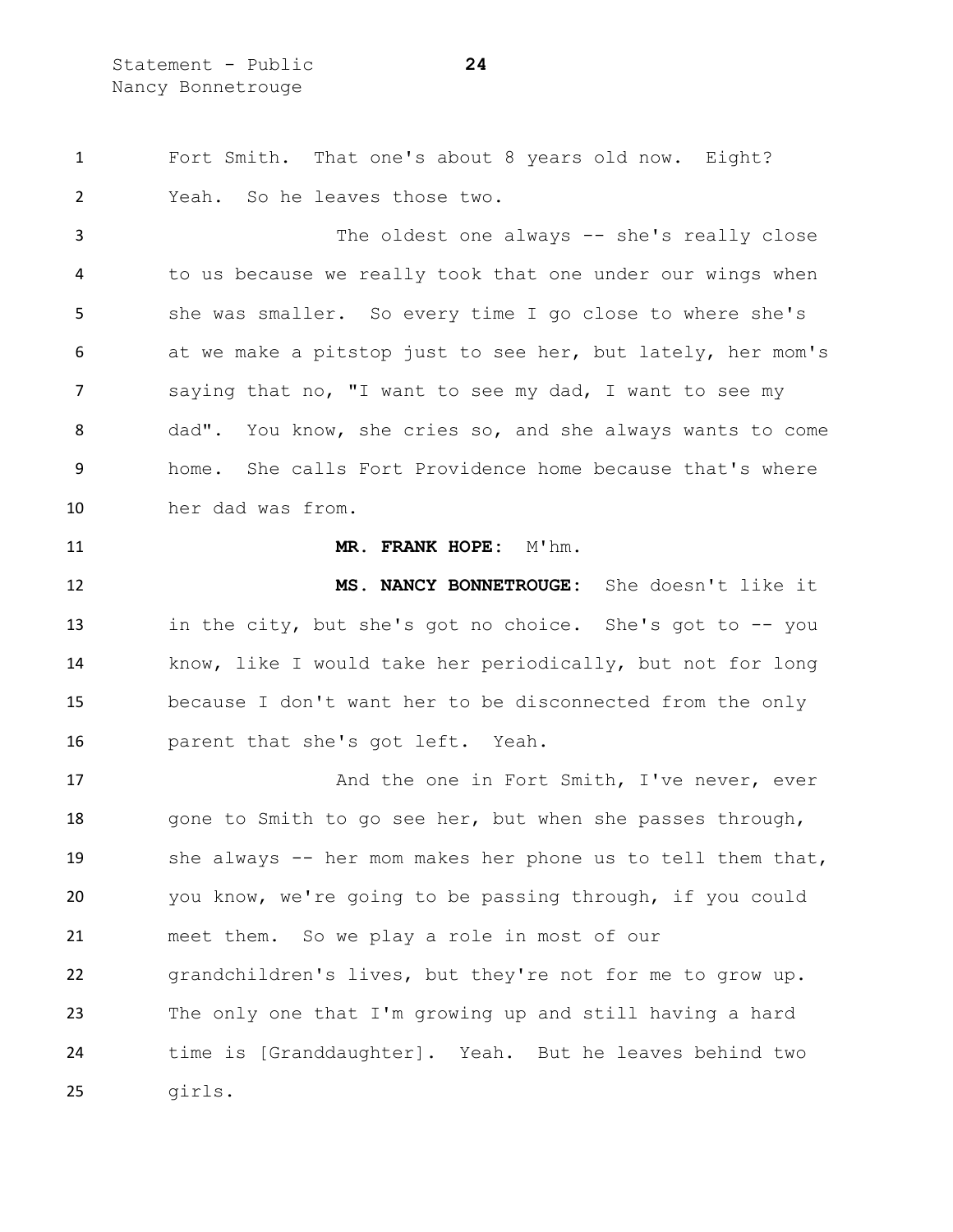| $\mathbf{1}$ | MR. FRANK HOPE: M'hm.                                       |
|--------------|-------------------------------------------------------------|
| 2            | MS. NANCY BONNETROUGE: Yeah.                                |
| 3            | The youngest one doesn't know that her dad                  |
| 4            | is missing. The mom can't find it in her heart to tell      |
| 5            | her. So when she asks me where her dad is, I just say he's  |
| 6            | working. You know, like -- so that I don't make her -- I    |
| 7            | don't know if she told her daughter, but every time she     |
| 8            | sees me, she said, "I never said nothing yet. So I just     |
| 9            | say he's gone working". So she still thinks her dad's       |
| 10           | working.                                                    |
| 11           | MR. FRANK HOPE: She's here?                                 |
| 12           | MS. NANCY BONNETROUGE: No, she lives in                     |
| 13           | Fort Smith.                                                 |
| 14           | MR. FRANK HOPE: Oh, I understand.                           |
| 15           | MS. NANCY BONNETROUGE: Yeah.                                |
| 16           | MR. FRANK HOPE: So just going back to the                   |
| 17           | RCMP and their support. Fort Providence has a high -- like  |
| 18           | many small communities they have a high rate of turnover    |
| 19           | with the RCMP coming and going. So in terms of consistent   |
| 20           | services and services being stretched, and you know. And    |
| 21           | this being an open case, do you think the RCMP have done    |
| 22           | enough in regards to your son's case, or they can do more?  |
| 23           | MS. NANCY BONNETROUGE: I think they've done                 |
| 24           | more, but all -- it always ends up to a dead end.<br>You    |
| 25           | know, like if Joachim told them about people that said they |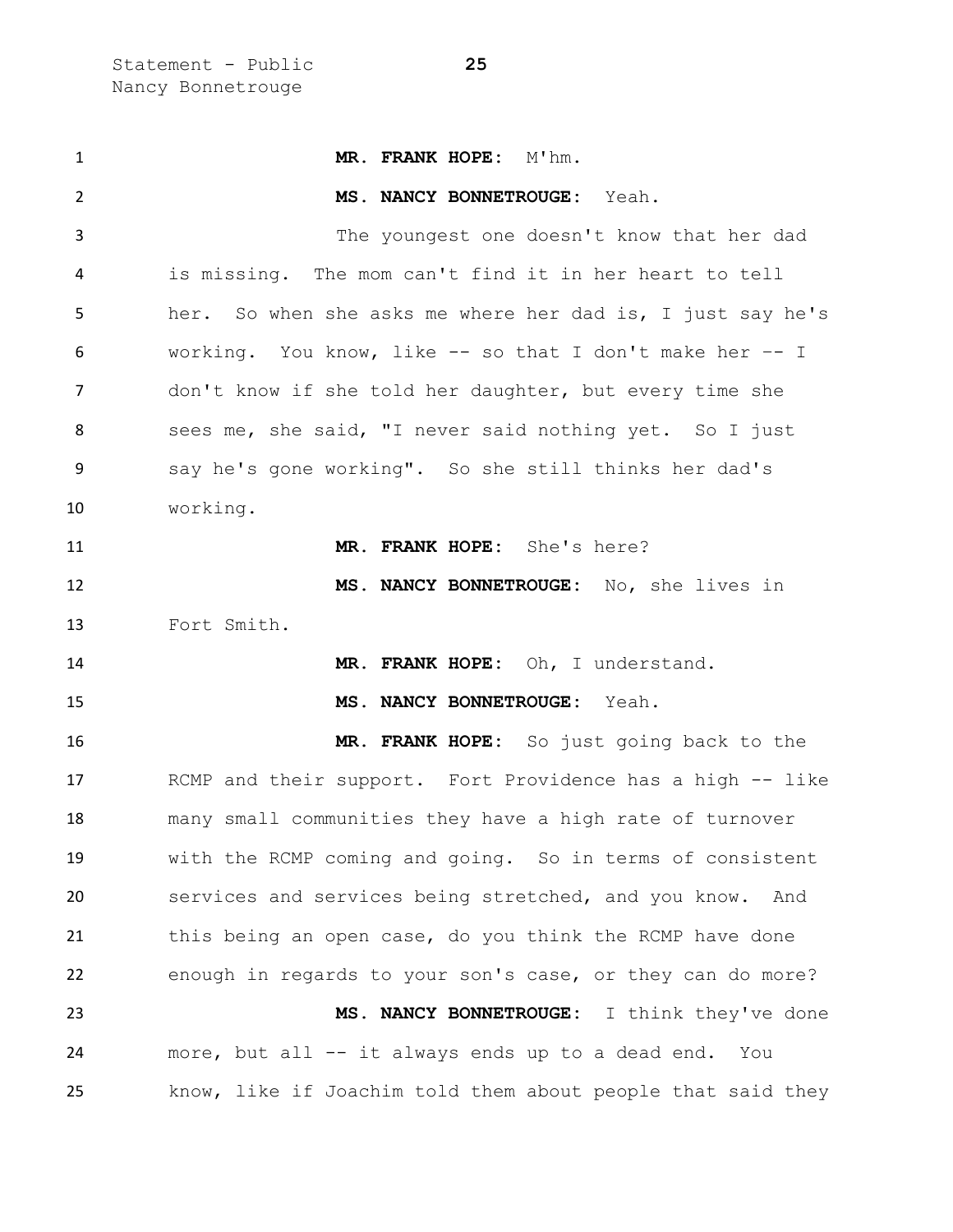Statement - Public **26** Nancy Bonnetrouge

 saw him, and like in High Level, they would go and check those people out, and it's no, we didn't see him. So they were following up and reporting back to us. So I think that way.

 Just before this new corporal came in, he leaves two -- the police that was there before them, and was just kind of annoyed at him, I think, because he was always bothering them. So he's learning to, you know, back off and if the police know something, they'll let us know. So he kind of backed off a little bit, you know. But they have a job to do too, and like if we know of anything or hear of anything, we usually contact them and let them know, just even if it's just hearsay. Yeah.

 **MR. FRANK HOPE:** Like some cases have a consistent contact within the law enforcement where there's one person that's in charge of the case and they're working 17 the case and they keep the family updated. In this case, because of a high turnover, there's no main contact person?

**MS. NANCY BONNETROUGE:** No.

 **MR. FRANK HOPE:** It changes with the 21 turnover?

 **MS. NANCY BONNETROUGE:** With it -- for the second turnover and this one, I think the corporal was the one that was going to be in contact with us because he knows, you know, like to date we didn't hear anything, and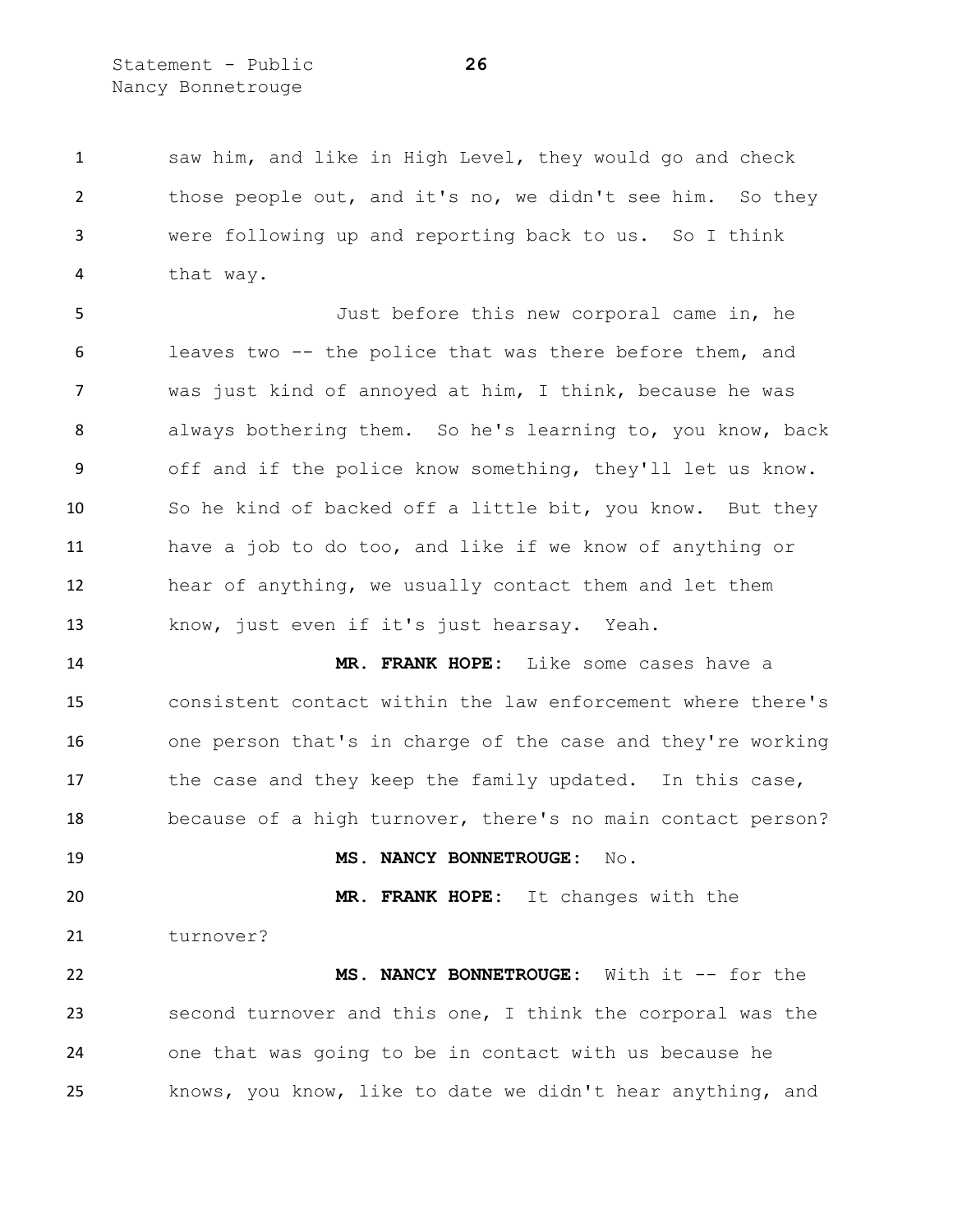Statement - Public **27** Nancy Bonnetrouge

 if he heard anything, like Joachim would contact him personally, or else he would contact us. Yeah. But before, there was nothing, you know, so he just went in there.

## **MR. FRANK HOPE:** M'hm.

 **MS. NANCY BONNETROUGE:** You know, like I need an update, I need this. And I think that's why, you know, like sometimes in a small community you think there's nice, peace and quiet, but it's not like that. You know, there's so much things happening, like a lot of times there's (indiscernible) so they just don't have time for something like this that's been ongoing. They have too much on their plate just dealing with the crime in the community. And that's how I see it. Yeah.

 **MR. FRANK HOPE:** Do you feel like you've come to the end of your interview? Is there anything else you want to mention to the Commissioners?

 **MS. NANCY BONNETROUGE:** No, I'm really happy they're doing something like this, you know, because even for me, it -- like for the murdered and missing women's *[sic]*, you know, like there's always been an outcry, you know, like something should get done, something should get done, you know. So this also opens the eyes to the RCMP, you know, have I done enough, you know. It makes people take a look at themselves to see if they've done anything,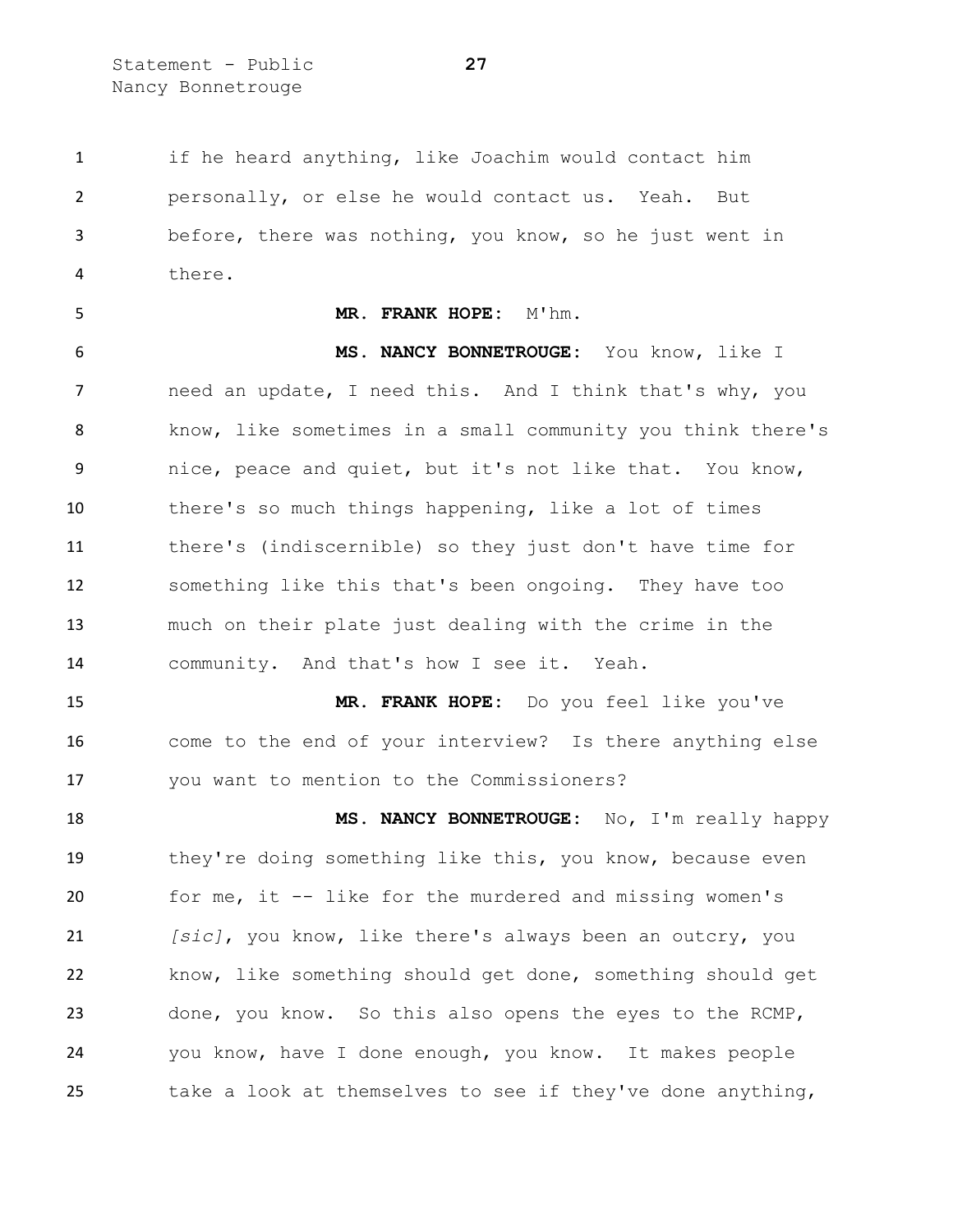or you know, like is there changes that can help the parents.

 Because I know in the North, the -- it's so small compared to the South where -- like in larger cities, parents or mothers and fathers don't get the closure because the police agents don't have the -- they don't care or they're not doing enough to help them. We're in smaller communities. I think they try. That's how I see it.

 You know, like maybe this would open their eyes too. Just like I just saw on the TV about the RCMP in Manitoba saying he was sorry, you know, like they should have done a better job. So stuff like that. Even for this to be happening, it's making the RCMP detachments say, well, have we done enough. Is there closure for the families, you know. And hopefully people, like other Canadians in Canada can see that too and say that hey, these people do matter, you know. And -- so it's a good thing for me.

**MR. FRANK HOPE:** M'hm.

**MS. NANCY BONNETROUGE:** Yeah.

 **MR. FRANK HOPE:** So (indiscernible), do you want to end right there?

 **MS. NANCY BONNETROUGE:** M'hm. **MR. FRANK HOPE:** Okay. So I'll just wrap it up.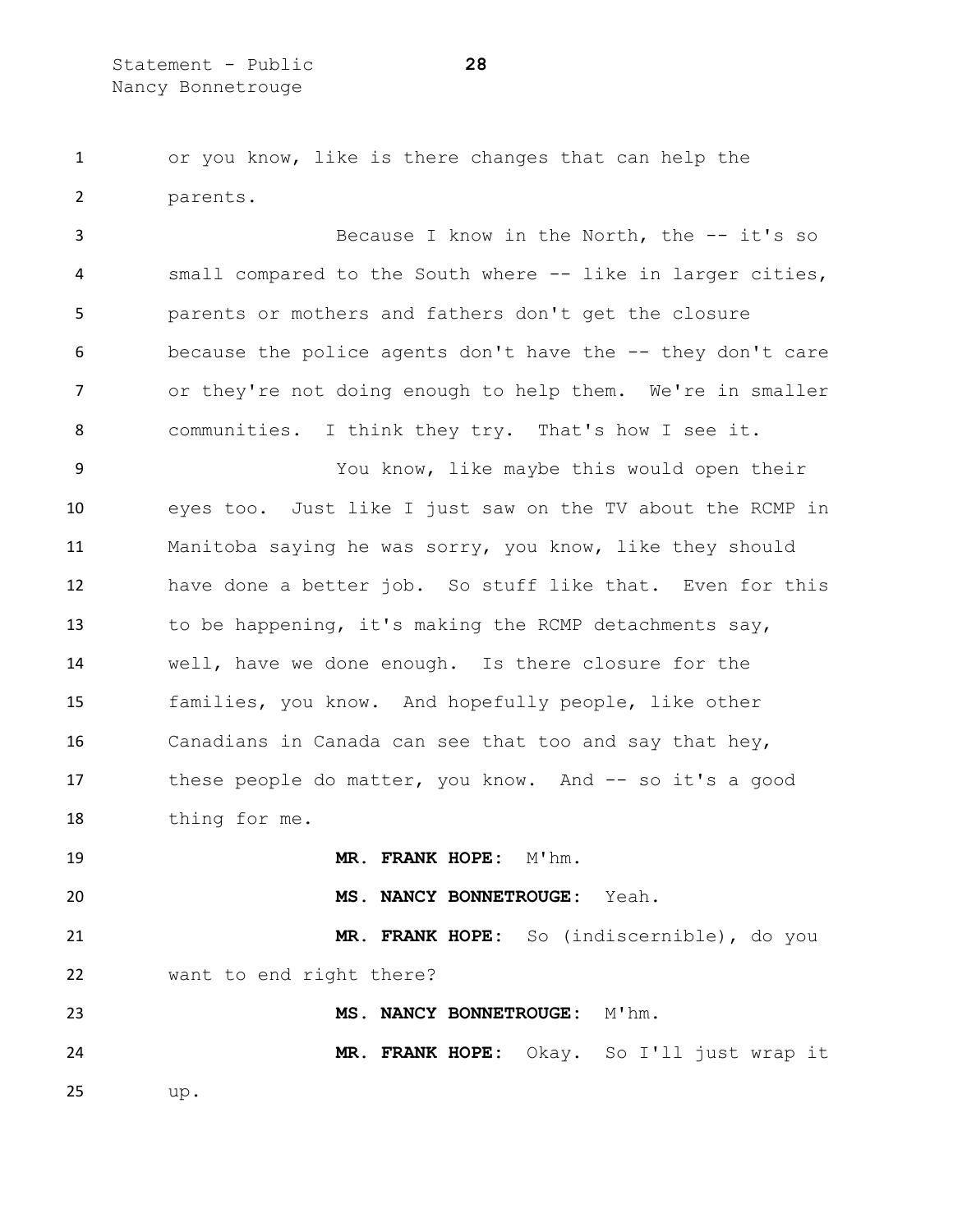Statement - Public **29** Nancy Bonnetrouge

 Okay. And I just want to end with just saying marsi, thank you for coming in and sharing your story with the Commissioners. And the Commissioners will review this audio -- will listen to the audio and see the video. **MS. NANCY BONNETROUGE:** M'hm. 7 MR. FRANK HOPE: So -- and in regards to - lastly, are there any recommendations that you'd like to make? **MS. NANCY BONNETROUGE:** I can't think of anything right now. **MR. FRANK HOPE:** Okay. So you can always follow up with --- **MS. NANCY BONNETROUGE:** Yeah. 15 MR. FRANK HOPE: --- if any recommendations come --- **MS. NANCY BONNETROUGE:** Yeah. **MR. FRANK HOPE:** --- you can always give us a call --- **MS. NANCY BONNETROUGE:** Yeah. **MR. FRANK HOPE:** --- and forward that information to us. 23 So that ends the interview with Nancy. The time out is 1:17 p.m.